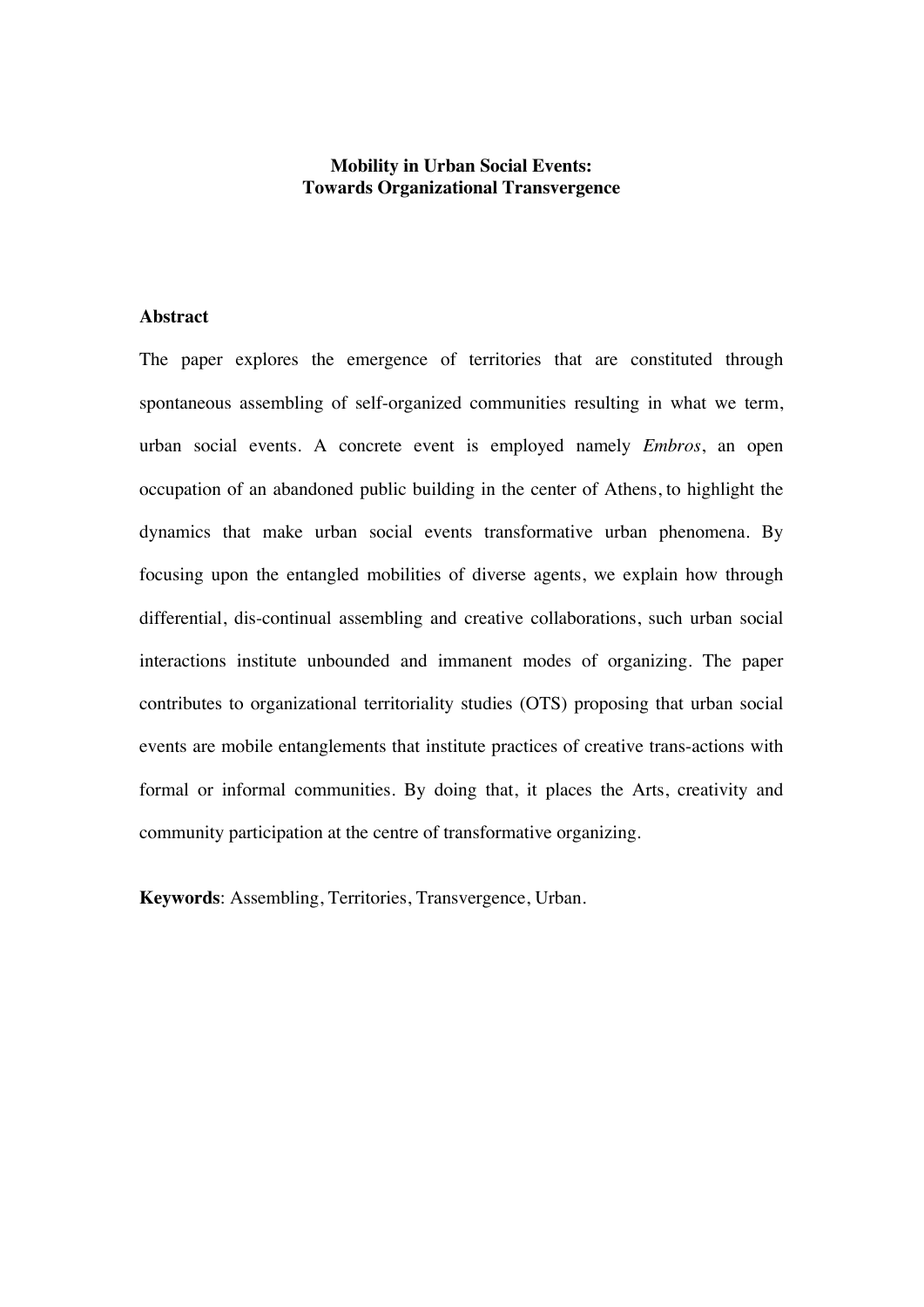#### **Introduction**

Geography has been traditionally equated with fixity and stasis. Nevertheless, in 19th Century Europe, discourses of liberty and progress were discussed in relation to the ability to move (Sennett 1994). By the 20th Century, new subject positions were constructed with the emerging identity of the tourist, the vagabond, globetrotter and the hobo. Gradually, poststructuralist (e.g. Gibson-Graham 1997; Doel 1999; Murdoch 2006), non-representational and relational approaches (Massey 2005; Cresswell 2006; Thrift 2008) developed relational readings of the urban environment and highlighted the concepts of movement and moving space. In particular, relational views suggest that mobile space is context specific and can only be described in terms of irregularity, unexpected or changing dimensions (Thrift 2008).

One of the most important contributions in the relational place literature is Massey's (2005) who re-conceptualizes isolated and bounded place identities to propose internally multiple places that include 'fractures and ruptures' (p.100) that is, open spaces in which individuals have to do something of them even temporarily. This temporary inhabitation changes space, highlighting more a process of negotiation rather than rootedness, of practice of becoming rather than being. Upon this 'critical relational geographies' tradition (Thirft 1996; Amin and Thirft 2002, Massey 2005; Jensen 2009) we build, in our study of collective and emergent urban social events and their association with new terrains for organizing social relations.

Challenging both inquiries and methodologies for research in the study of culture and organizations which has largely remained 'a-mobile', we problematize sedentary approaches to organizing that treat organizations as fixed dwellings or fixed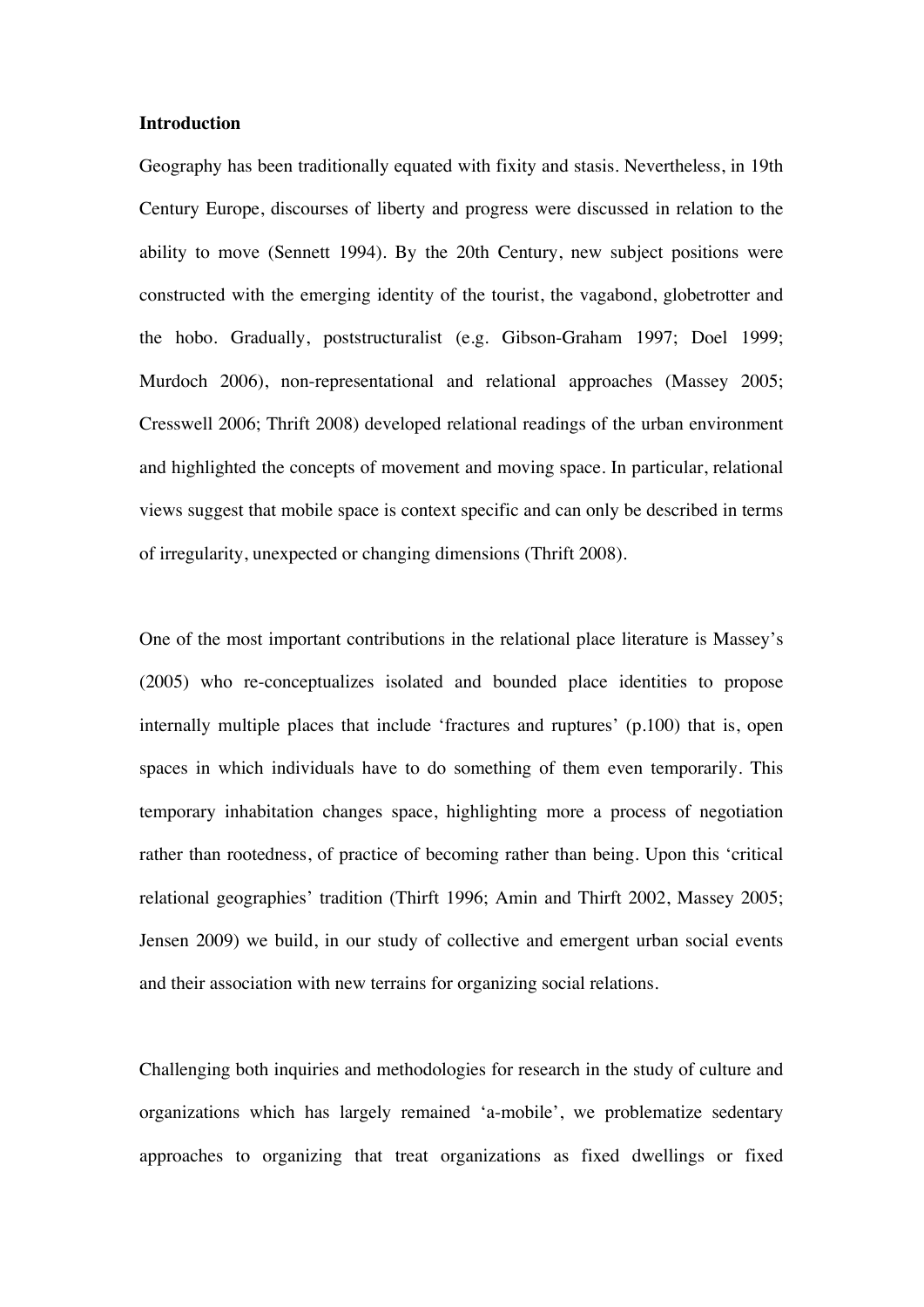geographical containers for social processes. We go beyond disciplinary boundaries and explore social urban life as a phenomenon of multiple and extended connections, organized through certain nodes or places of intermittent movement; these constitute corridors of organizing with complex intersections of 'endless regimes of flow', which move at different 'speeds', 'scales' and 'viscosities' (Lassen 2006; Law 2006). As proposed in a recent Special Issue (Culture and Organization, 2013) on organizational territoriality studies (OTS) and territorial organization (Maréchal et al. 2013), mobility is a crucial component of contemporary organizational experiences and co-institutes complex modes of social engagement.

In thinking of such modes, we identify the assemblages and practices that are brought into play in and through collaborative urban social processes. Assemblage 'designates the actualizations of the virtual causes or causal processes that are immanent in an open system of intensities that is under the influence of a force that is external (or heterogeneous) in relation to it' (Markus and Saka 2006, 103)<sup>1</sup>. Urban social events therefore are seen here as collaborative environments of organizing that engage interested constituencies in and through particular urban sites or 'trans-spaces'; these are intersecting places that 'make new and often interscalar connections between different and sometimes unlikely, groups of people, institutions, and paradigms' (Mar and Anderson 2012, 340). By focusing on the practices of an urban social event of differential circulations intersecting with the same locale, we illustrate the dynamic of mobilities in the making of what we call, transvergent sites of organizing.

 

<sup>1</sup> For an extensive discussion on assemblages, literature includes Deleuze and Guattari, 1987; Latour, 2005; DeLanda 2006, McCann 2011 and McFarlane 2001.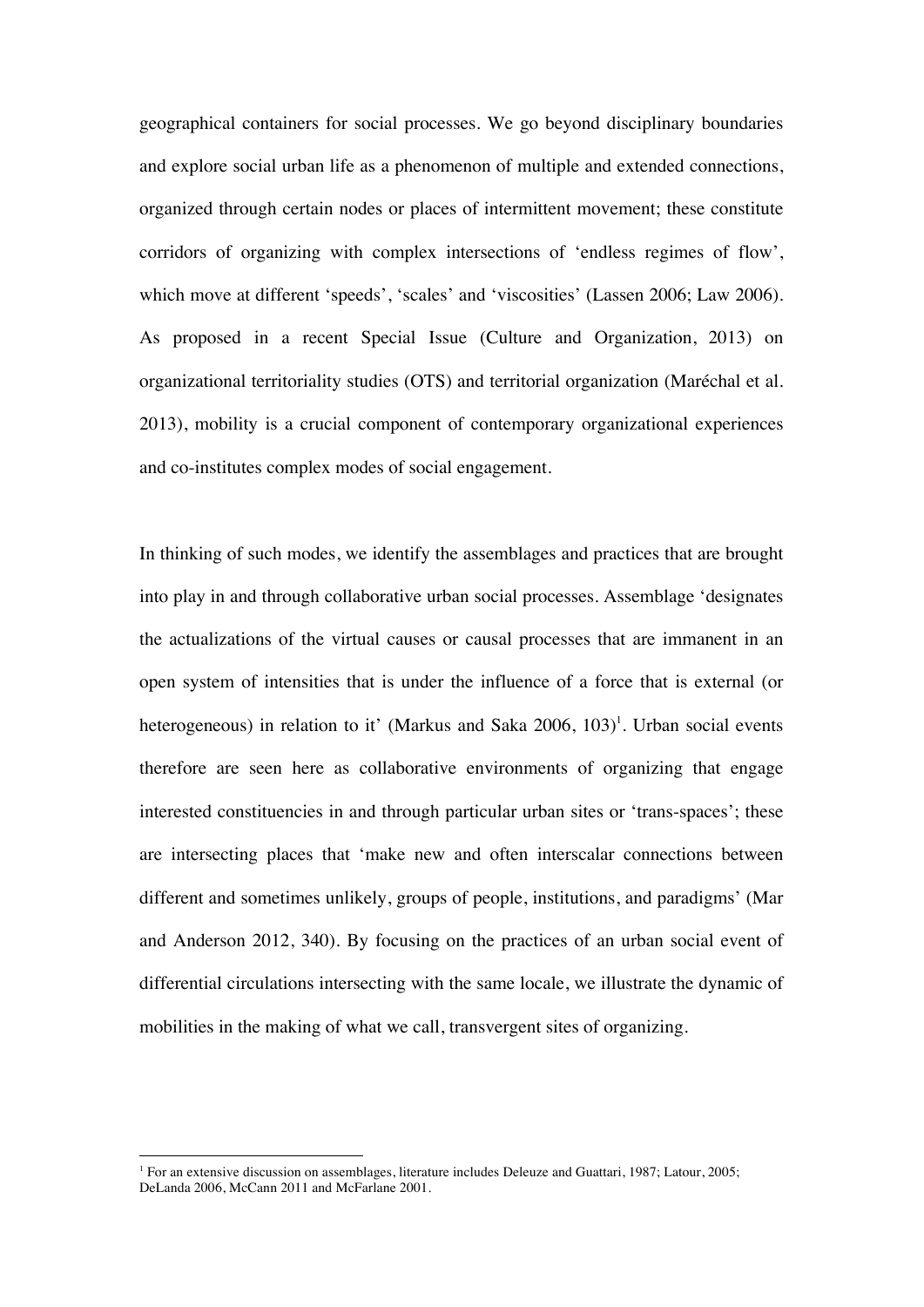Transvergent organizing<sup>2</sup> requires 'a multidimensional continuum from inner to outer space, from the naturally inanimate to the artificially inanimate, from virtuality to actuality, from every sensory modality to every other, and from action to reaction to interaction to eventual transaction (defined here as interaction leading to mutual transformation or change' (Novak 2004). In the field of organizational analysis, the concept of transvergence has been mentioned only in relation to globalization and was defined a 'transformative reinterpretation of practice' (Gupta and Wang 2004, 37). Expanding this concept of transformative re-interpretation and applying it in a different context here, we propose that such a process requires de-territorialization, territorialization and re-territorialization of practices achieved through entering and exiting organizational forms (multiple belongings) and translocal presence (temporary emplacements).

Unquestionably, transformation tactics are linked to complex interfaces including institutions, commercial partners, and other public and private organizations. Our focus here, however, is not the power relations among entities and the political issues emanating from the process of transformation but, consistent with assemblage analytics, the description of the assemblages that emerge in the trans-spaces of these urban social projects and their dynamics of organizing. We propose that urban social events incorporate the fixity/mobility dialectic, constructing temporary zones of engagement through entangled mobilities; movement of people and materials across and between spaces constitutes the social and its spatial expression.

Hence, we explore social relationships during urban events as dense mobility

 <sup>2</sup> From Marcos Novak term 'transvergence' (1992, 1999, 2001).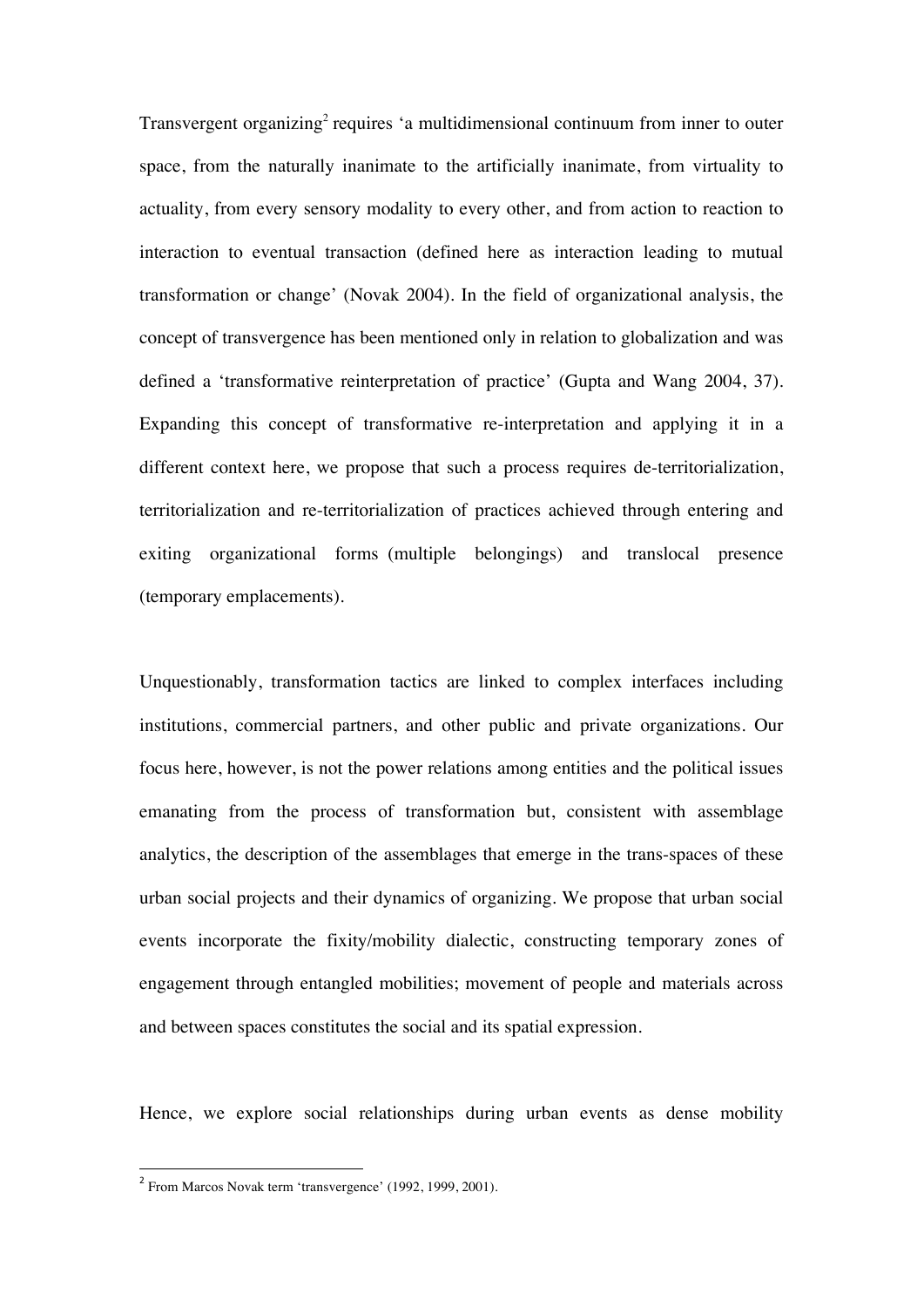assemblages. These sociomaterialities, through moving across social contexts of interaction, trace new often ignored potentialities. The first part of the paper discusses urban social events as a process of transformative assembling. Then the case of *Embros*, the metamorphosis of an abandoned building in the center of Athens is discussed, describing the dynamics that make it a transformative urban phenomenon. Due to the fact that *Embros* constitutes a creative resistance event that assembles multitudes of intersecting subjectivities, it becomes an ideal place to commence the study of transvergent organizational processes. These processes, the paper concludes, institute practices of creative trans-actions with formal or informal communities, which are actively looking to establish an alternative that puts the arts, creativity, difference and community engagement at the centre of organizing social and cultural spaces.

#### **Mobilities as Urban Social Events**

Spaces of mobility are not soulless non-places (Auge 1995) but lived places, sites of culturally significant practice. The moving urbanite engages with multiple (electronic) agoras, linked in movement: 'mobility is a movement that produces cultures' (Jensen 2009,154). Organizations can be explored as mobility environments, which constitute dynamic practices of alignment and dis-alignment capitalizing on the co-presence of people in the same territory on a temporary basis. During this temporary fixity of material worlds, mobilizations of locality are performed and re-assembling of place is materialized. Based on this, 'places do not make for a good starting point, since every one of them are framed and localized by others . . . Circulation is first, the landscape "in which" templates and agents of all sorts and colors circulate is second' (Latour 2005, 196). We pursue this point of circulation therefore, and reflect upon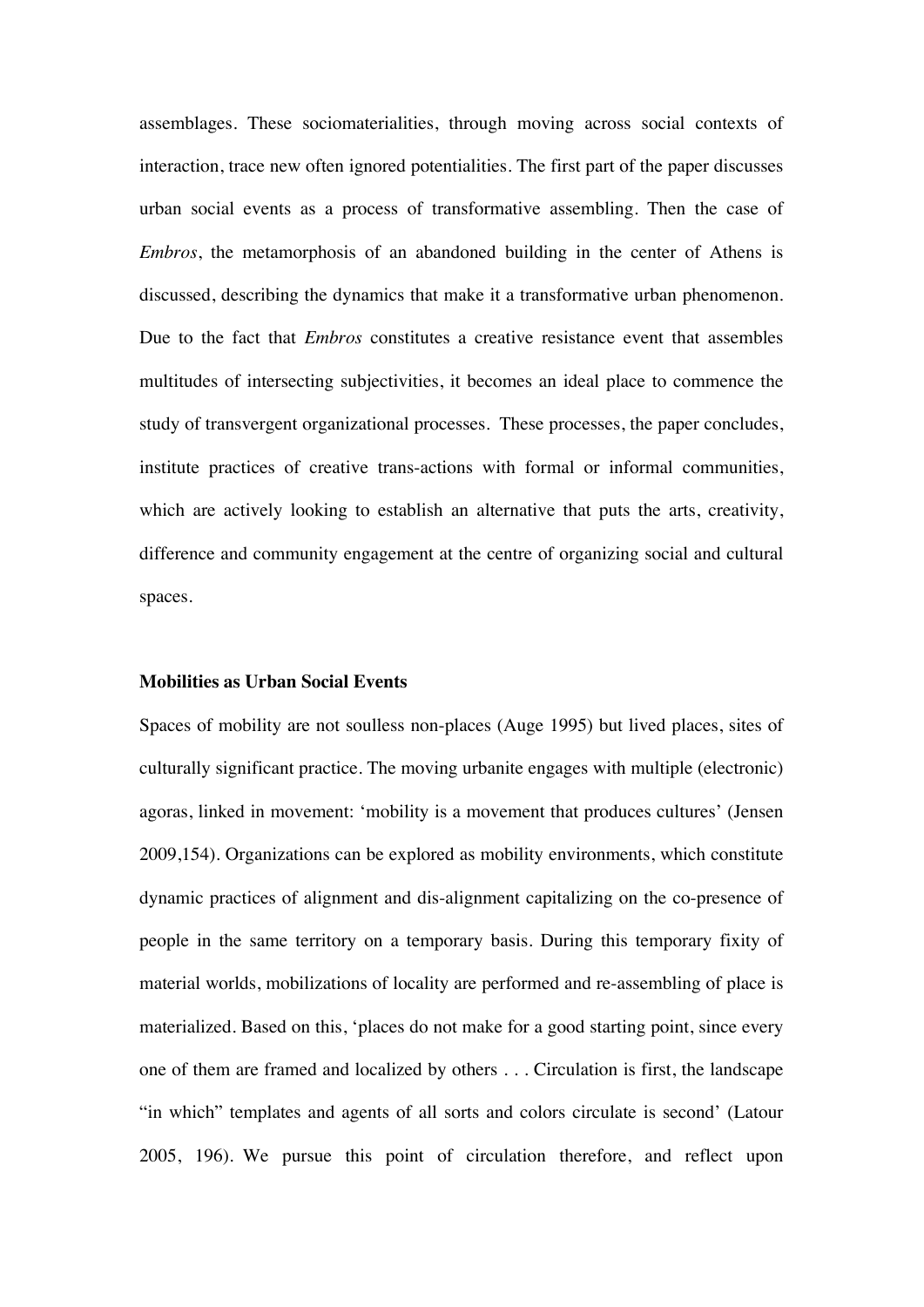movements, which constitute particular collaborative partnerships and alternative organizing arenas.

The majority of the existing literature on urban social events, reinforcing dualism in urban cultural relations, discusses them as crystallized resistance practices, distinctive urban subcultures in opposition to the dominant urban process (see for example, skateboarding; Borden 2001, Parkour; Daskalaki et al. 2008; Mould 2009; Urban Exploration; Garrett 2010). Nevertheless, 'by entering the public space one risks encounter with those who are different, those who identify with different groups and have different opinions or different forms of life' (Young 1990, 240); public space is an open place (Weintraub 1995; Ruppert 2006) accessible to diverse social groupings or formations.

Urban formations become part of a movement, a process of transformation that redefines subcultures as evolving social formations through a process of continuous assembling. The effects of these practices do not only subvert and global urban regimes; Urban social events can also become collective, fertile, engaging and transformative territories that assemble both organized communities and mobile (disperse, disparate and transient) agents such as freelancers, academics, activists, neighborhood residents or artists. Following this, an inquiry into the nature of urban social events, not exclusively as political or cultural activism but as productive engagements of a transformative potential is fundamental.

Urban social events are social intersections that give communities a mode of participation and engagement in a public space. Their temporary subjectivities are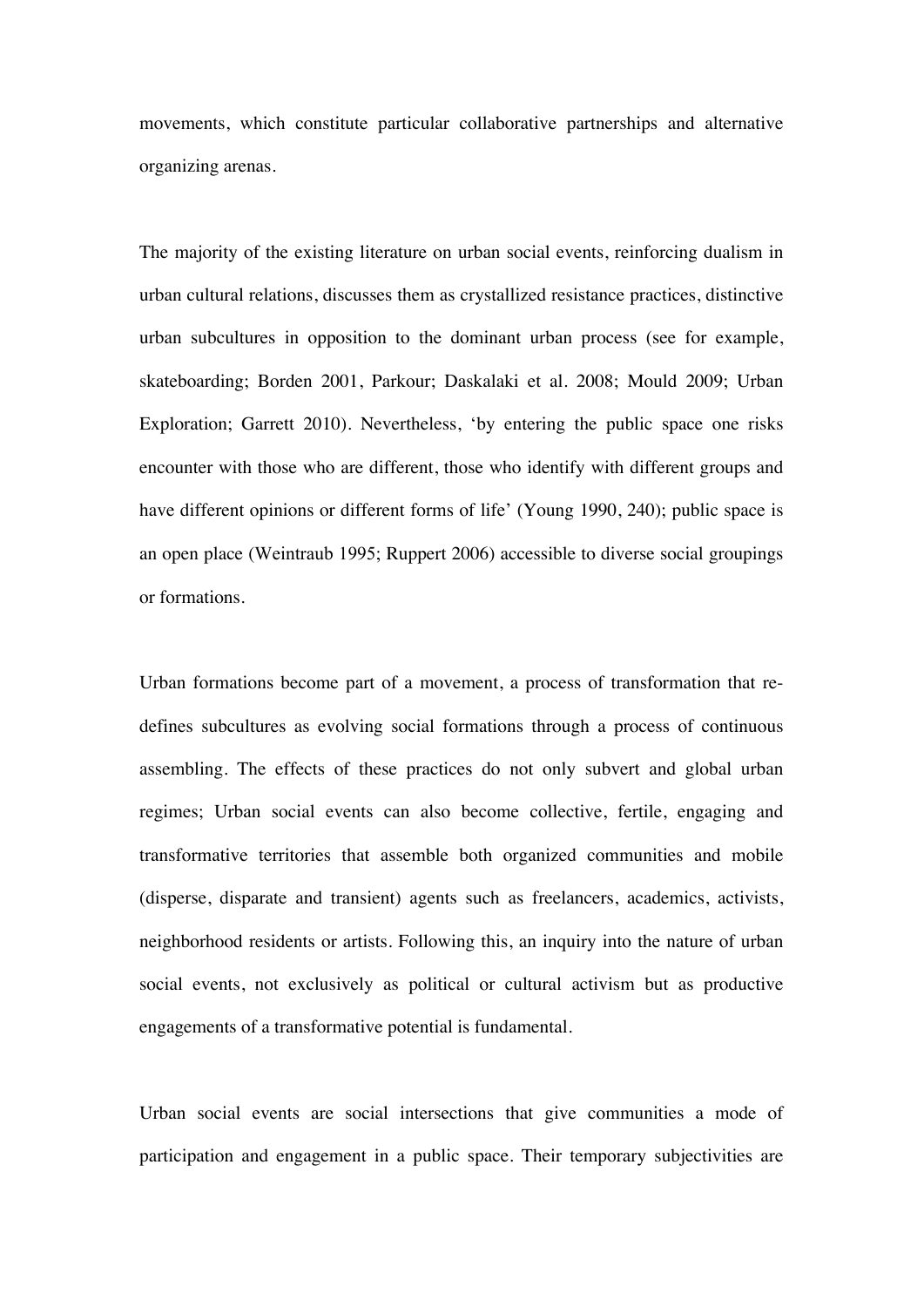performed as explorations of the urban unknown and unseen and at the same time, are a product of inhabiting a city of possibility, performative rediscovery and improvisation. Urban social events are an invitation to the other, in that the 'intraaction' (Barad, 2001; 2007) that they entail (other voices, other uses space or other paths) becomes another way to connect and thus transform. Intra-action involves temporary territorializations that remain, however, in an immanent state of becoming (DeLanda, 2006), introducing, interrupting, erupting, cultivating, maintaining, reactivating, inventing and transgressing events and relationships; this process allows for the unimaginable, invisible and, what Bloch (1986) and Deleuze and Guattari (1987) called, 'yet to come'

Nevertheless, mobilities cannot be described without spatial, infrastructural and institutional moorings, which by creating a spatial fix (Harvey 1989) enable movement. Movement, in turn, only becomes meaningful because encounters in engaging places can cause stillness. Place is a spectrum of continuous performance, an event, rather than a juxtaposition of dualist divisions (see Massey 2007; Harvey 2009). Transient subjectivities are constantly constructed as part of a cyclical relationship between all lived elements of the human condition:

'Mobility without meaning and significance is simply movement, an abstraction from point-to-point. We see mobility not in terms of consumption, but in terms of production; how movement is given meaning in economic, social, cultural contexts -which can become ideologically bound to place' (Adey and Bevan 2004, II).

Assemblages, according to that, become de-territorialized and re-territorialized, mobile in search of new modes of expression and transformative belonging through inhabitation/creation of new territories; moorings are as important as mobilities (Cresswell 2006). Movement can only be interrupted temporarily while engaging with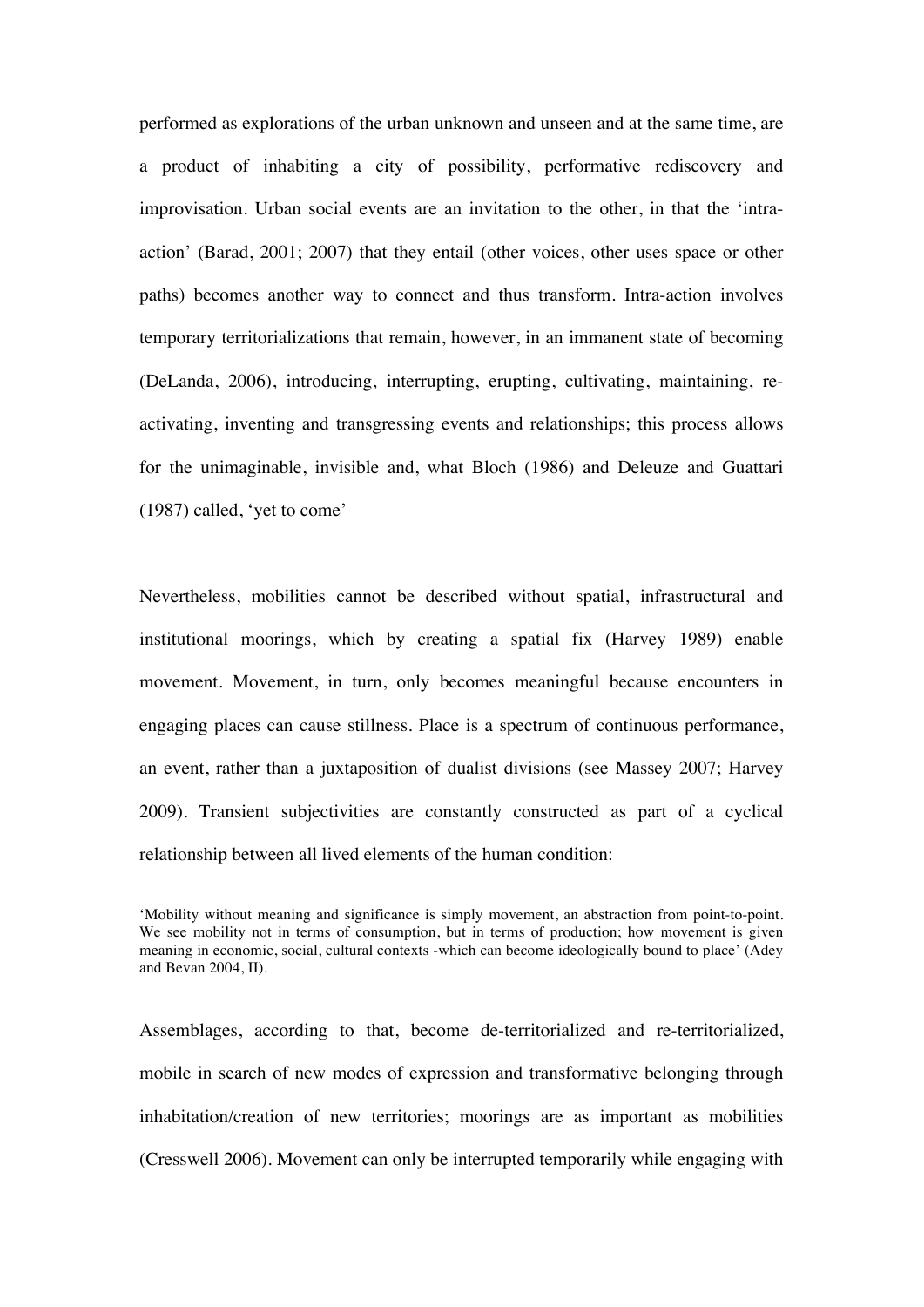territories during assembling. Following this, mobility is a property of moving bodies that participate in multiple assembling processes, occupying trans-identities and engaging in meaningful and transformative social relations. The following section defines and discusses the concept of transvergence, in the context of a concrete event, *Embros*. This event reflects assemblages' immanence and capacity for intriguing heterogeneous engagement and relational creativity.

### *Embros***: Towards a Transvergent Environment for Organizing**

Public protests, guerrilla gardening, public cafes and other (activist/virtual) networks are examples of urban social events characterized by inherent mobility. Urban social events constitute a process of assembling evental sites (Badiou 2005); it is their mobile character, their fragility (Badiou 2005) that produces engaging places in which creative participative interactions transform the urban experience towards the unforeseen and the unknown. *Embros* (see Figure 1), the occupation of an abandoned public building in Athens (Greece) by residents groups and members of the public, is a social event that illustrates the role of informal, self-organized communities as a force of social transformation.



*Figure 1: The entrance of Embros*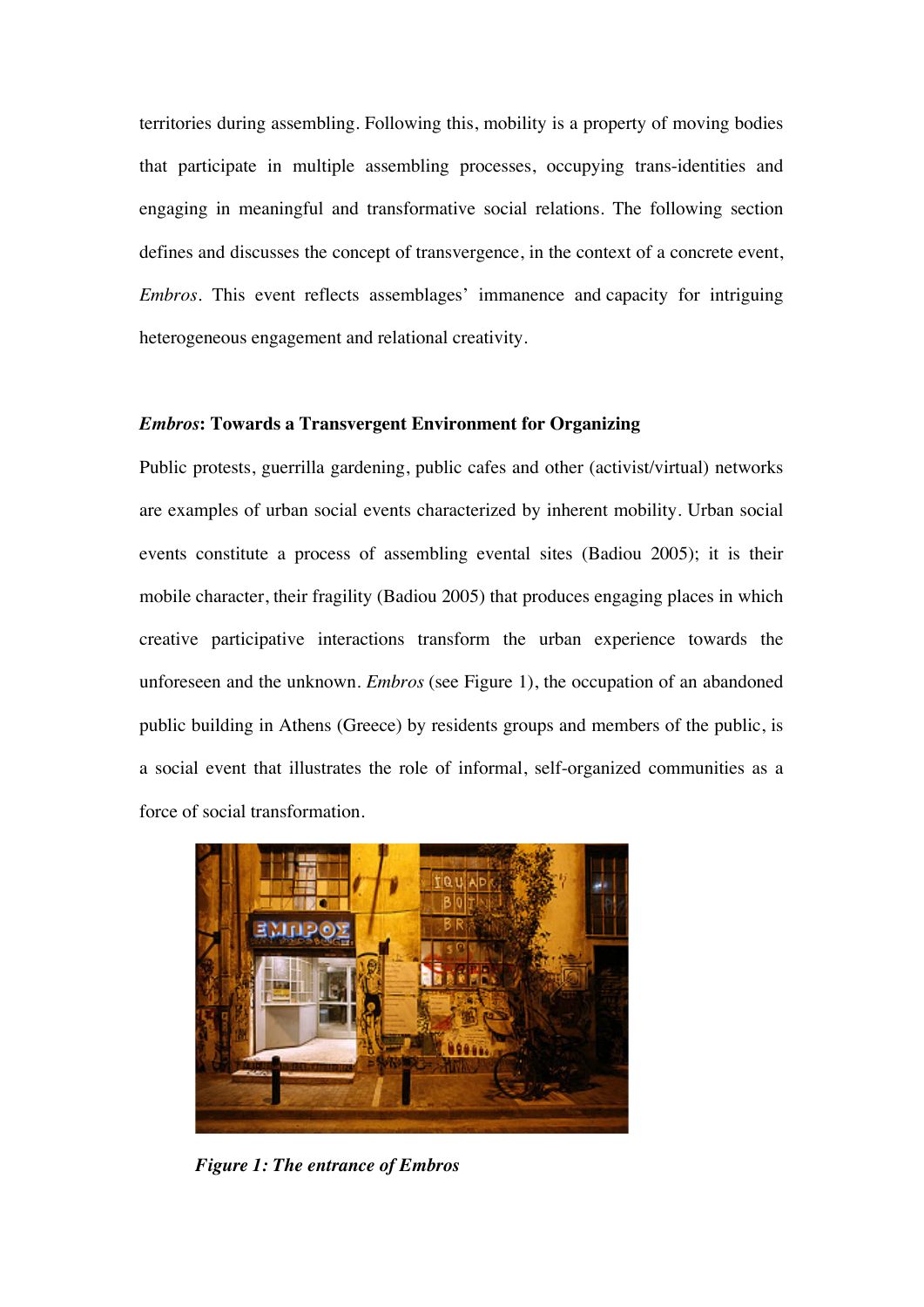Most of the insights in this paper come from participant observations of the unfolding process as well as a digital ethnographic work where posts on the web from various participating collectives have been followed, collected and analyzed. *Embros'* virtual presence is broad and consistent and it largely relies on blog announcements from various collectives (*Mavili Collective; Kollectiva Omonia*) to maintain flow of information as well as promote the practices and discussions undertaken before, during and after the events. In addition, several residents' and workers' movements (*Psirri Residents and Workers Movement*), which have actively been involved with the establishment and transformation of the site, offer their support and solidarity through blogs and virtual statements. Following Embros-related blogs (receiving an email with the material posted on the relevant websites) provided a rich pool of publications that included both information about the participants' official views and proposals as well as others' reactions and related activities. This digital material allowed for a longitudinal examination of a process that describes the emergence and evolution of *Embros* as an urban social event.

It was considered important to analyze these blogs in conjunction with a series of minutes from the Open Assemblies and unstructured interviews that we had with event participants. Open Assemblies are normally attended by anyone interested in joining in and minutes from these meetings are distributed to everyone who registers at the blogs and follows *Embros'* activities. Decision-making about future action is consensual and the participants who visit and stay at *Embros* on an everyday basis follow up all action points. For this paper, we observed five monthly assemblies and collected published minutes from them including one 'opening statement', the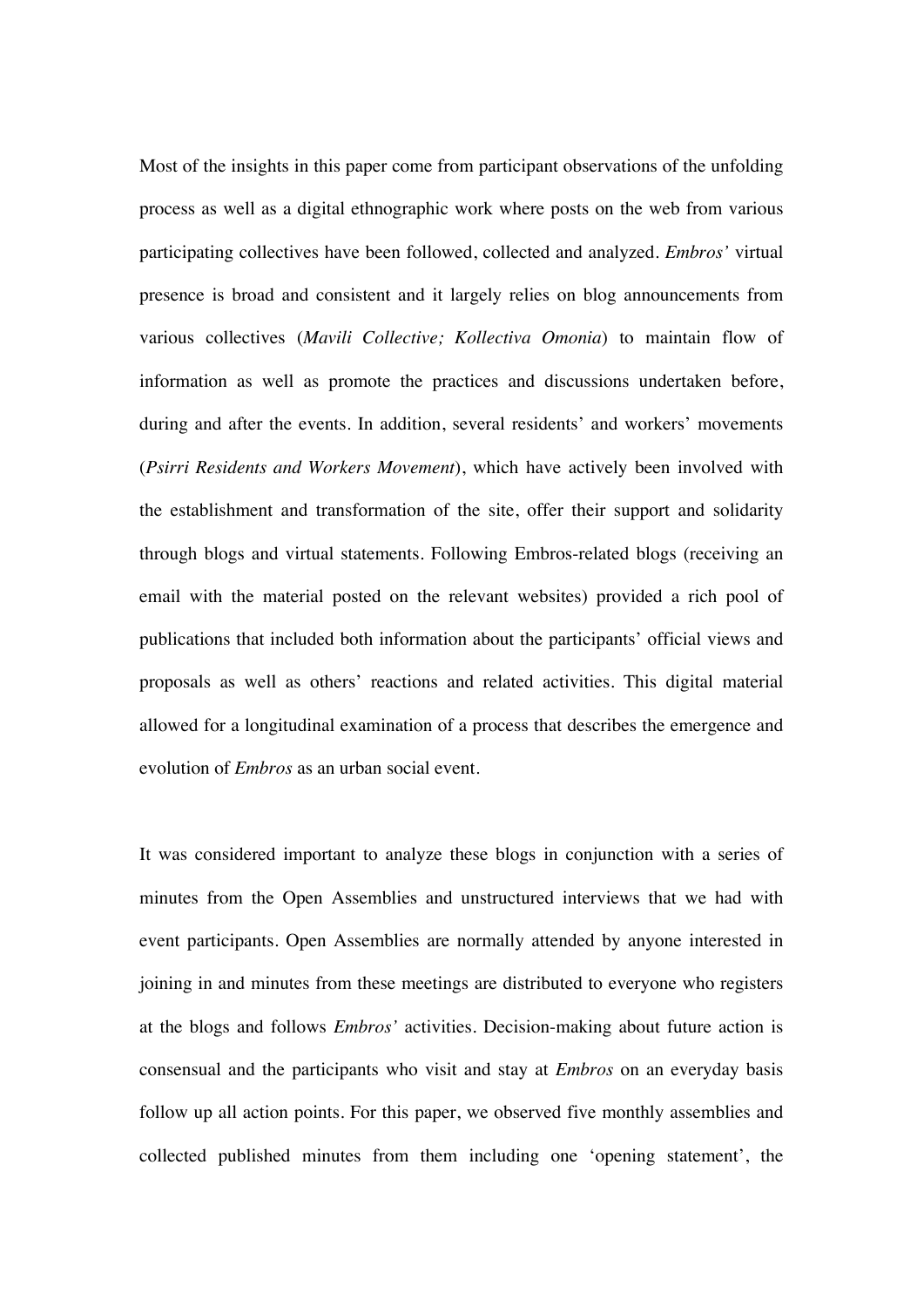*Embros Manifesto* (11<sup>th</sup> of November 2011).

The Manifesto managed to mobilize communities all over Athens to participate, occupy and transform the abandoned public building into a space of creative, socialcultural engagement. These communities predominantly included artists, creatives and academics, yet other informal and formal collectivities and activist groups also joined. Increasingly, other occupied spaces, co-operatives and students' organizations got actively involved participating either as organizers, performers or discussants. A cultural/creative social movement (the *Mavili Collective*) declared:

'We aim to re-activate this space temporarily with our own means and propose an alternative model of collective management and post-contemporary forms of creative work...This re-activation is not a proposition of a "better" model of production and management but is a proposition of re-thinking, responding and re-making. This model emerges from the current lacks and shortfalls of our system and attempts to interrogate the global changing landscape at this moment in time. We challenge our own limits and understanding and we propose and operate this space as a constantly re-evaluated model by both ourselves and the public - an open system that might offer the potential to re-think relations between people and possible roles for art in society' (*Mavili Collective*, theatreworld.wordpress.com).

The Greek government reacted: though it demanded the evacuation of *Embros* soon after its open occupation, it failed in successfully evicting the collective, which gathered invariably in the building and protected the rights of the occupants to engage in public activities in a free public place:

'In the sight of the current situation we refuse to wait for "better days", we refuse to accept the current crisis as terminal and we refuse to sit back. We actively propose new structures, which we hope, can become sites of negotiation, debate, re-formulation' (*Mavili Collective*, theatreworld.wordpress.com).

Being unable to financially support cultural practices or to create new social structures in response to the current crisis, the state failed persuading the people that events like the re-inhabitation of *Embros* are not desirable for the support and engagement of diverse, dispersed and misplaced local cultures. The group promotes this engagement through the

're-activation of an uninhibited space that brings together artists, theoreticians, dance/theatre makers,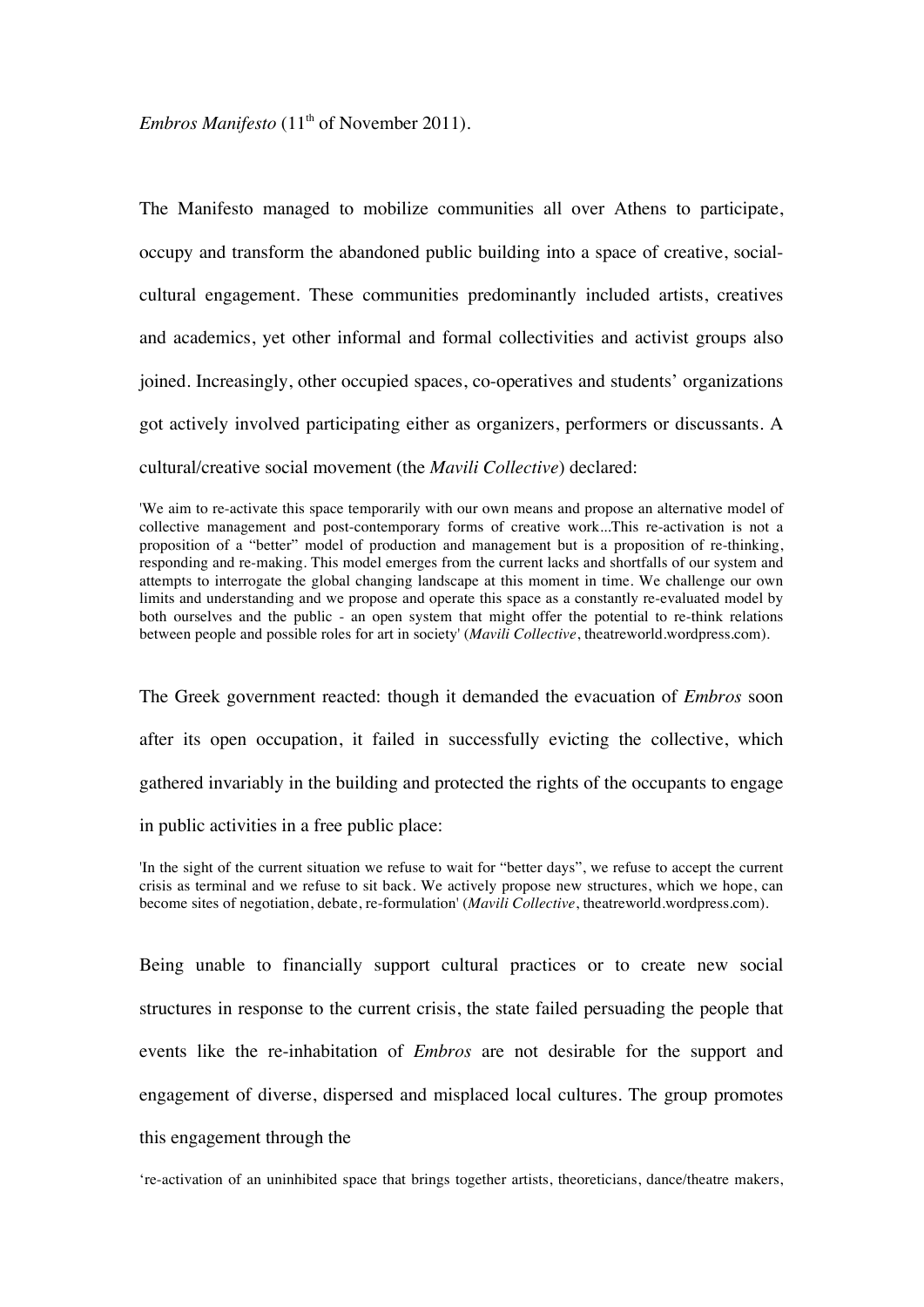architects and the general public through the organization of free gatherings. The occupation reconstitutes Embros as a public space for exchange, research, and debate' (*Mavili Collective*, theatreworld.wordpress.com).

The local residents and people who work in the area assemble at a concrete place temporarily folding and unfolding relationships demonstrating the power of collaborative participation in changing things that once may have been considered stable. They have openly stated their support:

'For the recovery of public space, to eliminate the fear, discrimination, ignorance and suspicion. To stop the violation of the historic center of the city from all sorts of selfish interests. To do any more understandable to all that the city model of entertainment has ended, leaving behind ruins and open wounds in the urban fabric. To get the neighborhood and city in our hands, promoting the idea of creation and management of commons, relating not only to the residents and workers of Psiri (the neighborhood) but throughout Athens. To enable the city to reside the difference. Why the crisis requires action, solidarity, self-organization and seeking alternative lifestyles among residents, permanent and temporary, regardless of gender, race and origin' (*Psirri Residents and Workers Movement*).

In September 2013, the Greek government, closing the site again, included Embros into the Hellenic Republic Asset Development Fund's (HRADF), the fund of public assets on sale, which is under the Troika control. This has taken control from the Ministry of Culture and the local government bodies and passed *Embros* management to the Ministry of Finance, currently run under the direction of the Troika. The site was sealed - the usual reaction of the Greek police against occupations- yet this time, private security was placed in front of the building in a 24-hour surveillance. The state declared that they intend to sell the building privately for an as yet unspecified use. One participant, in the Open Assembly outside the sealed theatre, stated:

There is a group of lawyers that could help citizens to appeal to court for this (including Embros HRDF)…beyond that however, in practical terms, what can we do now? We have legal consequences if we decide to re-enter the theatre; besides what will be decided today, what is important I think is to widen our practices and digital presence and invite more collectives to support the cause' (Participant A, Open Assembly, September 2013).

#### Another one added:

'We can incorporate our activities and embed them into other socio-cultural events that are taking place currently in Athens. We can explain how these people in power who do not care about culture and the creative industries in our country are the same ones who are selling off Greek public assets...and along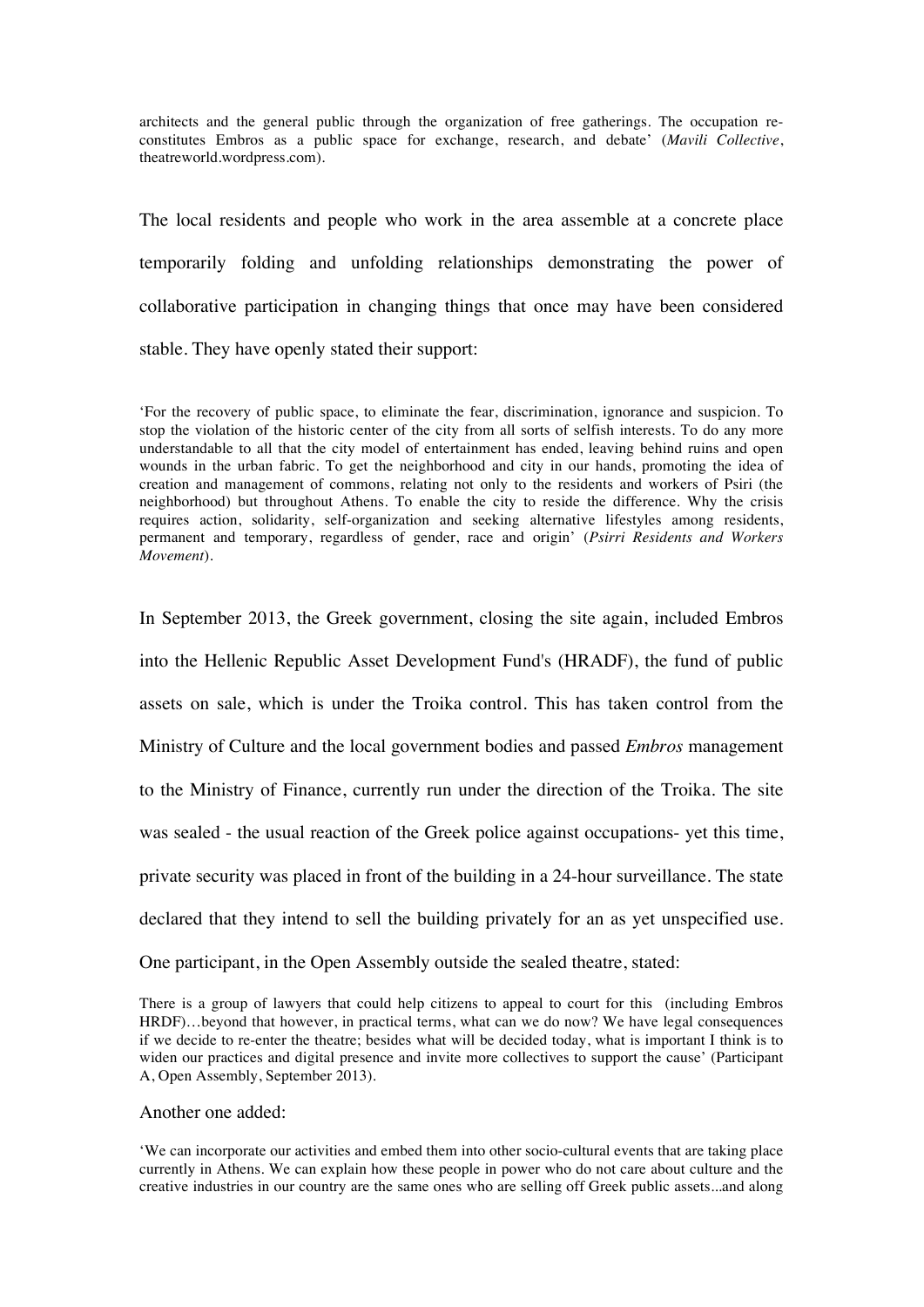with them are auctioning creative potential...we also need a petition to gather and demonstrate public support, vote for it in the local council meetings and so on' (Participant B, Open Assembly, September 2013).

#### As the meeting progressed the group started concluding:

'We can re-possess the building; this is an occupation and we have to all agree that we all have passion for this thing we are doing, for what we are looking at right now, opposite us; who was going to Embros? All of us…we are Embros. Entering the building is not an issue, we all have to be accountable for it and willing to resist… shall we continue the Assembly inside the building?' (Participant C, Open Assembly, September 2013).

Eventually, residents, activists and artists reclaimed *Embros* once again as an independent, free public place. They decided through consensus decision making of the Assembly to re-occupy the building. Participant D noted:

'We have to be really determined now, since the building can be re-invaded and guarded by the HRDF. We have to inhabit this place and commit to that…Let us publish an open call right now online to invite everyone who cares for Embros to come and join us in re-claiming it. Lets now intensify our practices, lets all think about events that will expand the activities of Embros, lets use this opportunity to establish our collective action' (Open Assembly, September 2013).

After that, cultural and social events started running again under the direction of the local residents and artists. Diverse assemblages are moving in and out of the physical space of *Embros* and revise theirs' and others' misconceived assumptions about the lived-reality, about the way things are; their self-organized production of cultural events and the rhizomatic constitution of social relationships have now established *Embros* and constantly transform it; this demonstrates that such an urban social event can destabilize and open up new creative entanglements materialized by sustained movement of subjectivities through the permeable, relative permanence of the *Embros* frontlines.

The public coalesced and dispersed, dissolved and worked their way through networks and connections co-constituting *Embros*. By being able to fill the void of an abandoned social cultural place, participants experience the potentialities of collective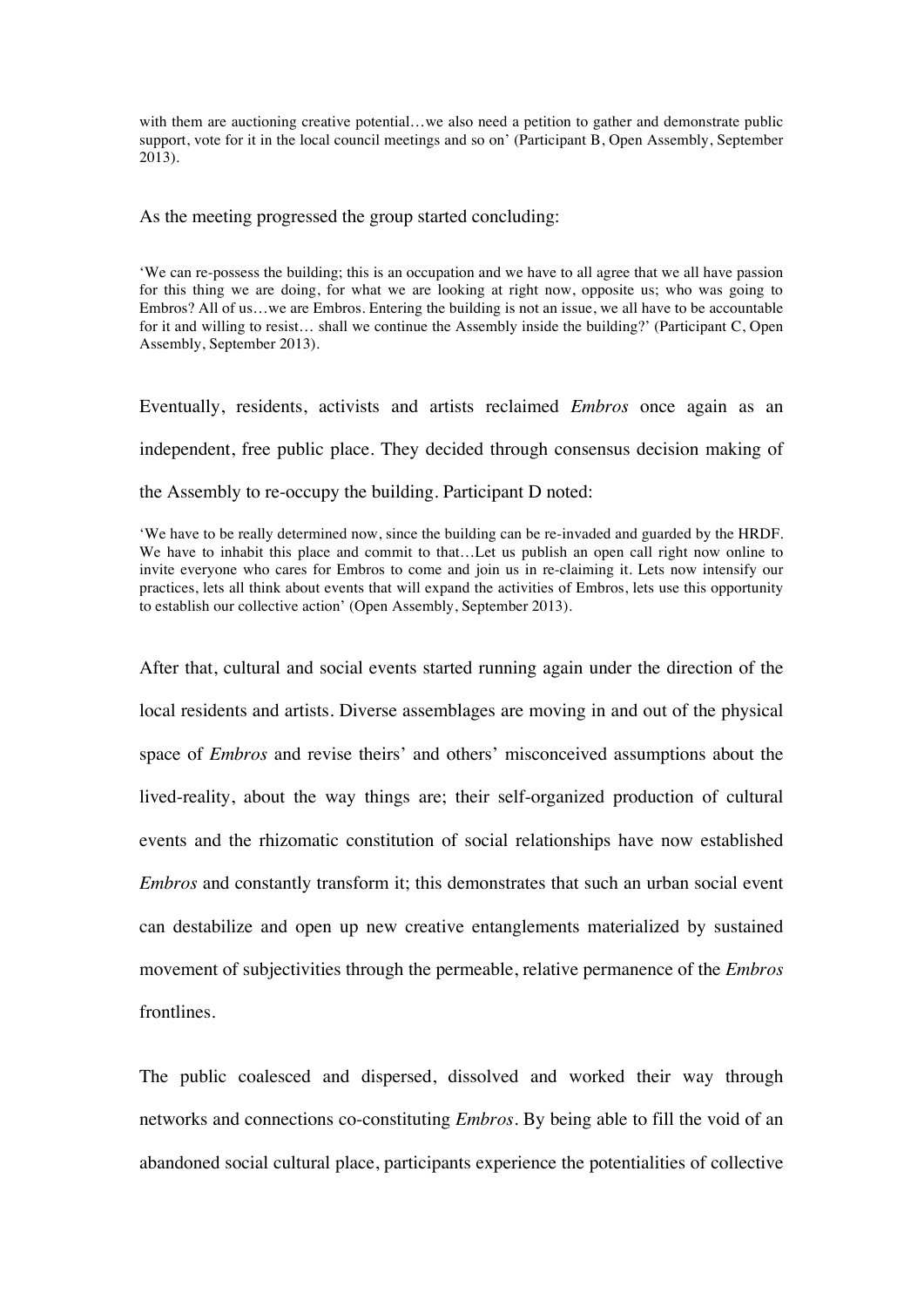action and its power to enact new collaborative arrangements. Their participation is shared with other local (and international) communities enabling new assembling processes to emerge, processes that give rise to new entanglements with potentially transformative capacities. One such process includes the soup kitchens organized occasionally by local residents in the physical space of *Embros*, along with artists groups participating in diverse assembling processes to enact this social solidarity initiatives (Minutes of Open Assembly, October, 2012).

Similarly, 'people from the *'*Group of Exchangers' Bazaar of books, goods, products and services of the People's Assembly of Syntagma Square' proposed *Embros'* involvement in their bazaar 'New Year's Eve in Syntagma Square' (Minutes of Open Assembly, September 2012). Another assembling included a student group, *Das Arts* from Amsterdam that came to *Embros* in the spring of 2012 for a two-week workshop ('*Contextual*'). The organizer of the workshop explains:

Interestingly, the independent group *Residents of Psirri* invited the *Stalker* and *Primaveraromana* collectives to give a lecture on: '*Primaveraromana, Common Actions For Social Change'*. They explained their participative methodology for urban research, a process that brings space into being by constructing a 'collective imaginary'. Through moving across indeterminate or void spaces of the city, communities 'actuate territories'. Referring to their moving practice as 'transurbance',

<sup>&#</sup>x27;We wanted to create a new meeting space for the entire Athens art scene, focusing on contemporary performing arts. But the invitation was wider: to other social entities, such as the people living in the neighborhood of the theater, for example. We wanted to create a place where people could share their practices – be they artistic or not – give and receive feedback, discuss problems and share solutions…People were creating a new reality that wasn't there before; an open potential…The Embros Theater staged a twelve-day festival with residencies, performances, panels, discussions. The theme was 'alternative modes of production' – in terms of artistic production, social production, production of thought, discourse, imagination, possibilities and vision' (Tsipos 2012).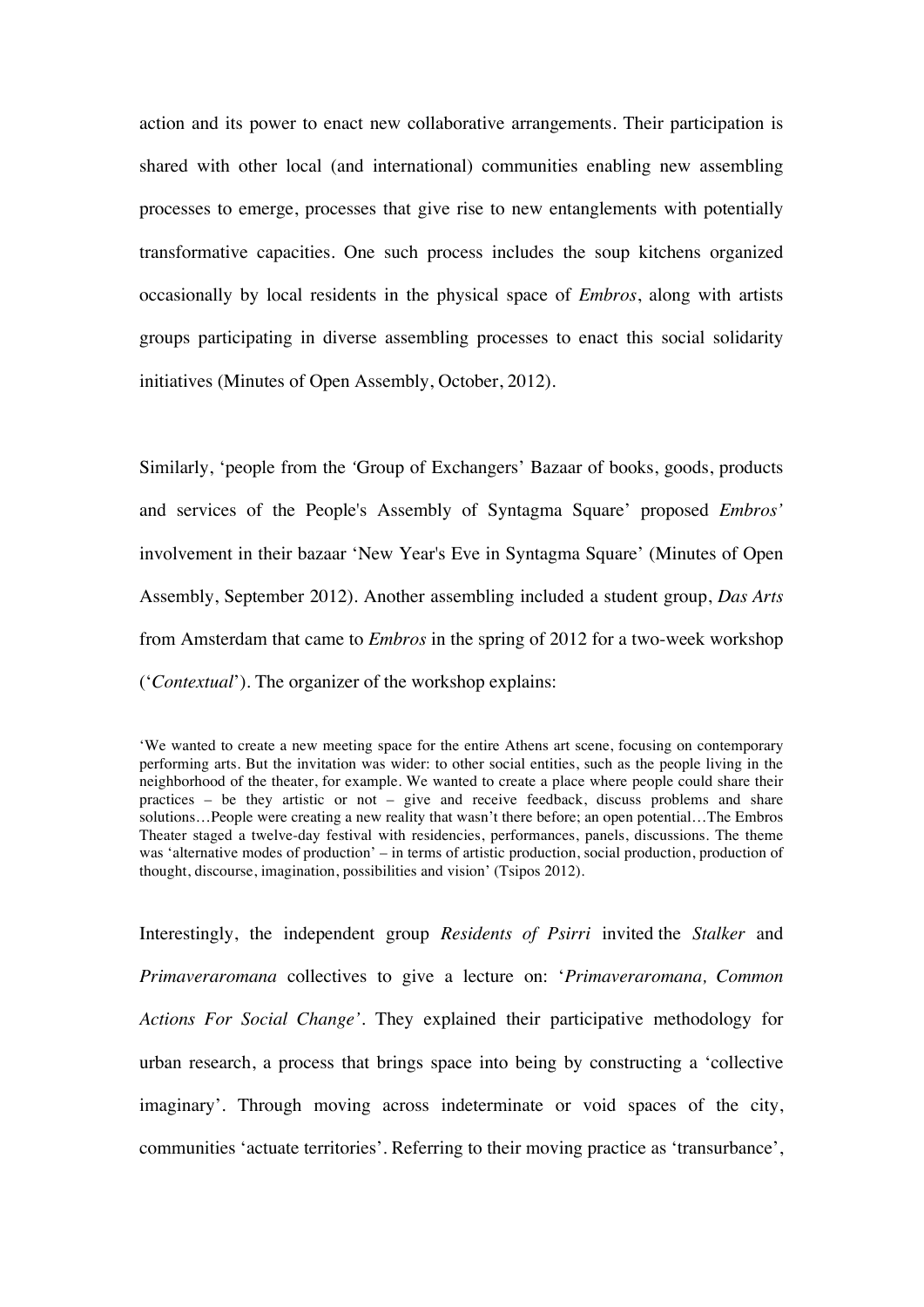the collective encouraged mapping city transformations through sharing and collaborative storytelling (Observation notes, *Embros*, 2012). For *Embros*, this experience of trans-urbance, a condition of entangled mobilities, opens up possibilities for (re) assembling with still unknown agents, binding diverse communities together towards creative engagement and collective action.

Embedded within a body of work that aims to challenge through capturing the dynamic quality of intertwined flows/blockages of bodies/information, actors (human and nonhuman), *Embros* embodies a dis-continual assembling and re-assembling of territories, that co-constitute a Badiouian event (2005; 2012). This event is something new, beyond the individual(s) and the urban topology, and albeit for an instant, mobilizes the trans-formation of new relations between communities and their local environment. Through these temporary engagements in the site of *Embros*, the event becomes a temporary territorialization that does not lead to stable and bounded formations but to dis-continual, unbounded and fluid organizing interrupted by temporary breaks of relative fixity (a workshop, for example). It is situated in some very interesting and complex nodes of social movements' activity in the area including: independent media and technology initiatives, artists and cultural projects, academics, migrant rights organizations, self-organized communities. Sitting at this intersection of several pre-trans-modal projects (mobilizations, maps, discourses, stories, artwork, texts, websites, ideas), it co-constitutes emerging forms of organizing with potential for public activism and transformative collaborative engagement.

*Embros* represents an urban event that explores the Commons (Hardt and Negri 2011), a territory that a group of locals decided to occupy in order to inhabit an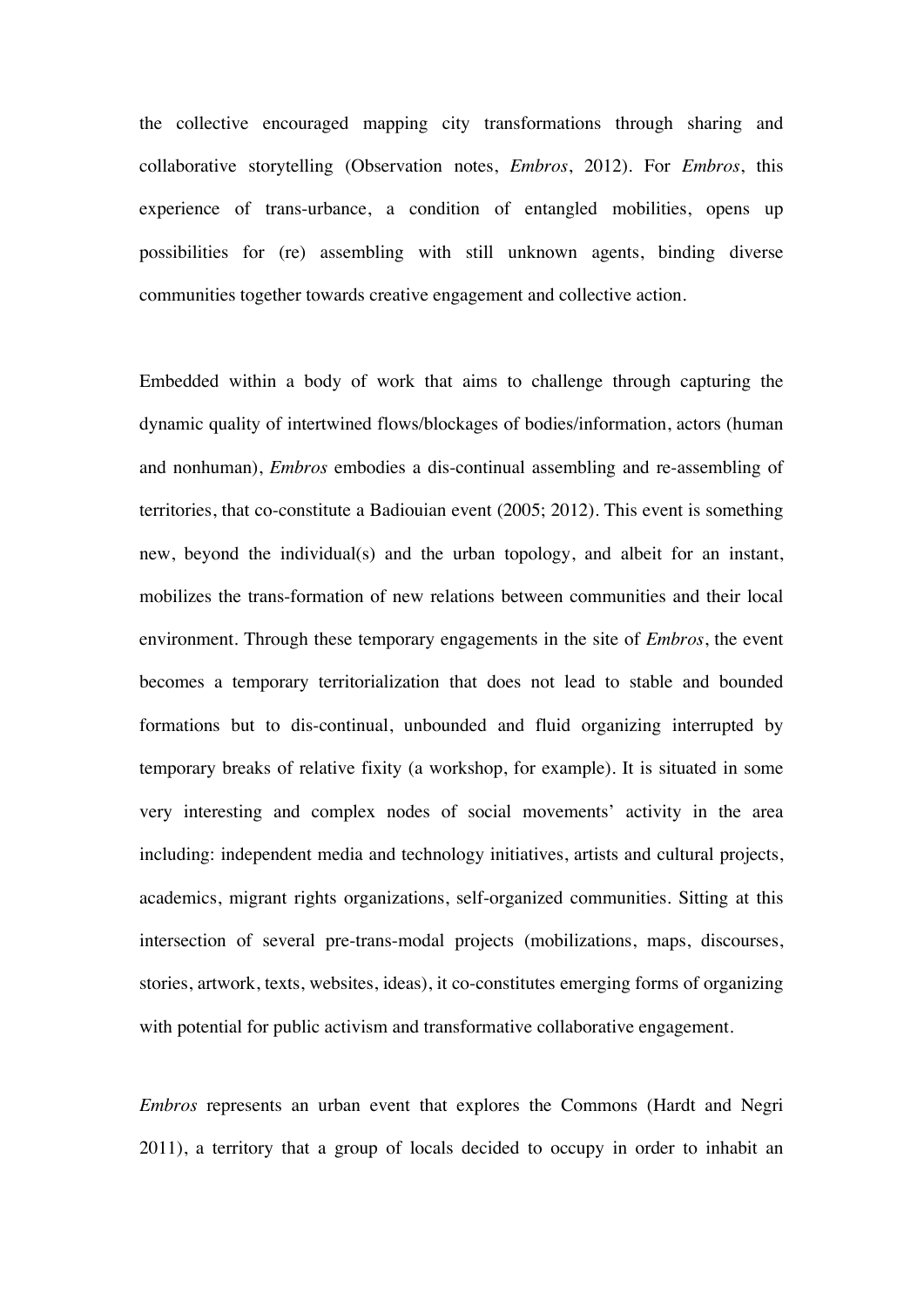abandoned public building. Opening the initiative to public dialogue and participation, open assemblies are regularly organized and attended by diverse individuals and social movements who contribute and share experiences from other assemblages, from other collaborative engagements, form alter-movements (Observations of Open Assembly meetings). This collective effort can lead to the emergence of entrepreneurial initiatives that can break into institutional structures demanding some kind of social transformation.

In this respect, *Embros* is an alternative against increasing pressures of privatization and control of the governments over public assets of communities. It is their mobile and temporary enactment that offers them this potential and positions them as sitespecific urban assemblages; that is, through creative trans-actions with urban artifacts and other formal or informal communities, they inhabit organizational vacuoles as well as embodying new modes of social relating. Their organizing principles are meta-disciplinary initiatives that trans-form urban places through experimentation instead of representation, dynamic multiplicity instead of arboreal ordering (Deleuze and Guattari 1987).

We thus look for multiple, nomadic and subversive encounters in urban voids as we consider them productive for emergent and transformative relations of organizing. Through that we challenge the global homogeneity discourse and the global city paradigm focusing attention on heterogeneities and multiplicities, which result in sitespecific urban happenings that open up new modes of organizing and fields for creative engagement. Table 1 below summarizes the organizing properties at *Embros* and how temporary territories of creative engagement jointly institute mobilities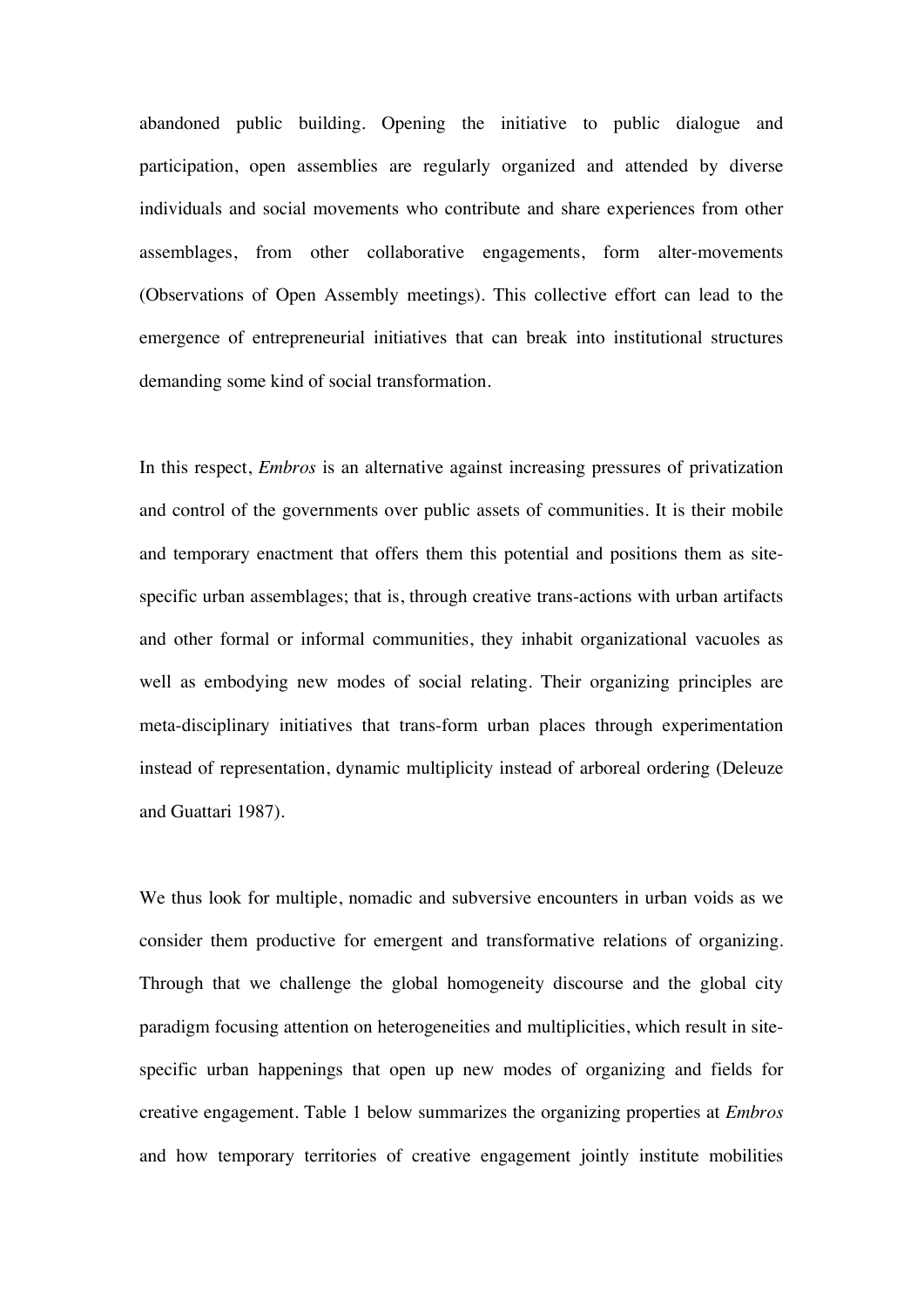necessary for the performance of transvergent organizing.



# **Table 1: Embros as a Transvergent Territory of Organizing**

Crucial for the evolution of Embros were the periods that were declared 'Without rent, free of charge'. These constitute transformative milestones in relation to the events' values, organization and practice. Indicatively, the *Mavili Collective* states:

'We are excluding all kinds of financial exchange. This is because we are in search of a new organizing model -this is not just a new art-cultural space; our aim is the collective production of a community of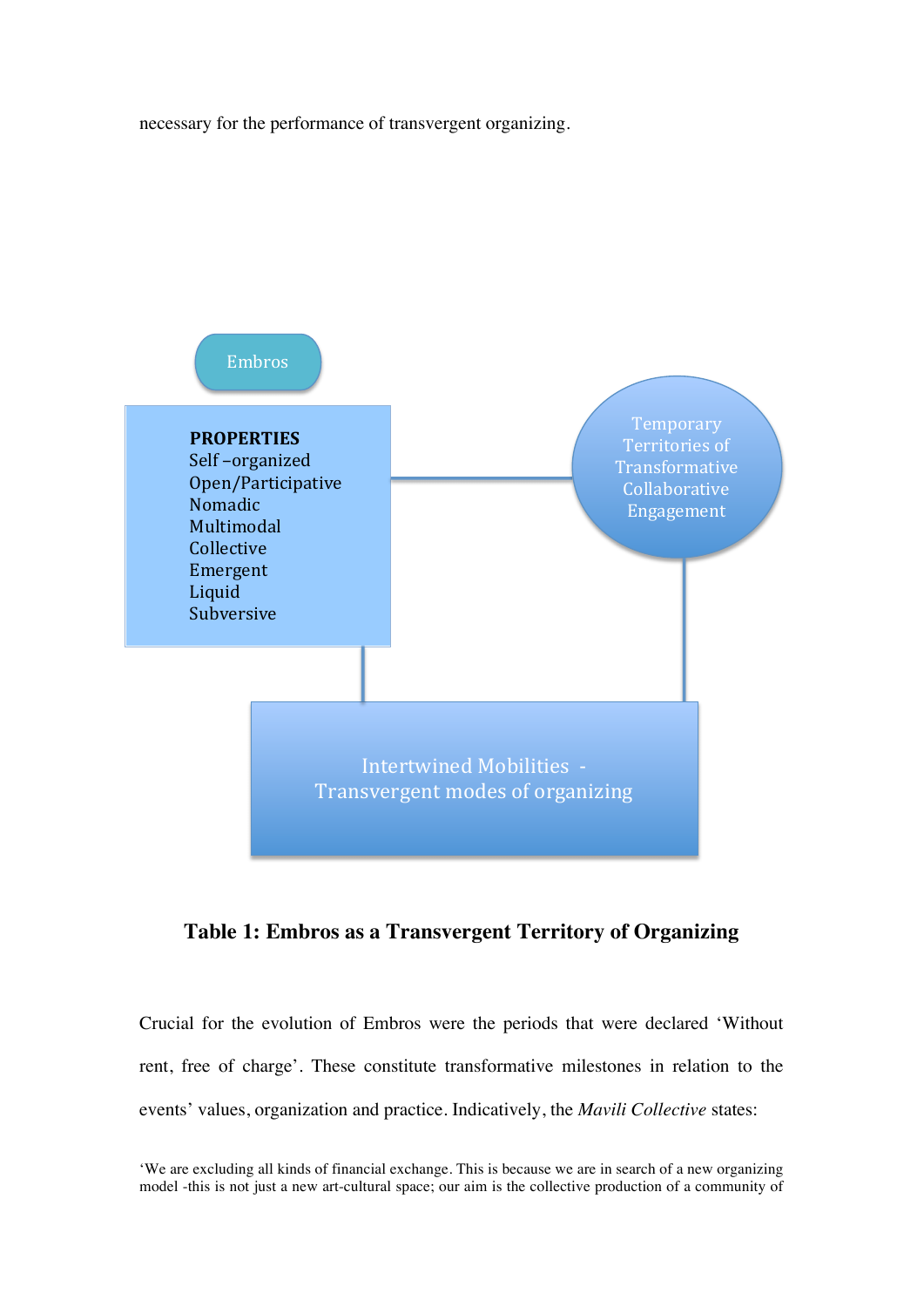social co-production and sharing that reflects transformative inter-relations that characterize contemporary cultures' (*Mavili Collective*, http://mavilipress.blogspot.gr).

Similar initiatives<sup>3</sup> include the old Cinema Palazzo, an occupied building in the San Lorenzo area of Rome that has been renamed *Sala Vittorio Arrigoni*. In 2011, activists took over the historical theatre, which was about to be converted into casino. Since then, backed by famous artists and actors *Sala Vittorio Arrigoni* held a variety of cultural activities. Another significant event refers to *Teatro Valle*, an 18th century theatre at the heart of Rome, was taken by a group of artists (now called *Teatro Valle Occupato*). After a period of free or donations-based plays, movies, poetry readings, concerts and workshops, they are now thinking about alternatives both in terms of activities as well as organization.

Alternatives arising from *Embros* and other similar social/artists collectives are events that embody the multiple and reflect difference temporally as well as spatially. The performance of these alter-subjectivities describes a continual process of transformation-with-the-other that is not limited to neither convergence nor divergence discourses of organizing. Instead, social urban events are 'mobility pioneers' (Kesselring and Vogl 2008) - agents able to move without clear direction and visible destination - who first, embody the multiple and reflect difference temporally as well as spatially and second, constitute organizing as a transient place where spontaneous events dis-order socio-spatialities. Mobility pioneers are capable of transvergence, a constant process of emplacement, one that creates temporary experiences of in-betweeness, a feeling of simultaneous departure and arrival, of an

<sup>&</sup>lt;sup>3</sup> See also, Alexandria, Egypt where artists and intellectuals have started their sit-in at the state-run Beram El-Tonsy theatre in June 2013; The Curry Vavart collective in Paris established in 2004. It transforms abandoned buildings into performance spaces, workshops, co-operative kitchens and shared allotments. Also, more than thirty social centres in Madrid are occupying entire buildings, organizing concerts, theatre shows or plan demonstrations (e.g. Casablanca, Patio Maravilas, Kairos).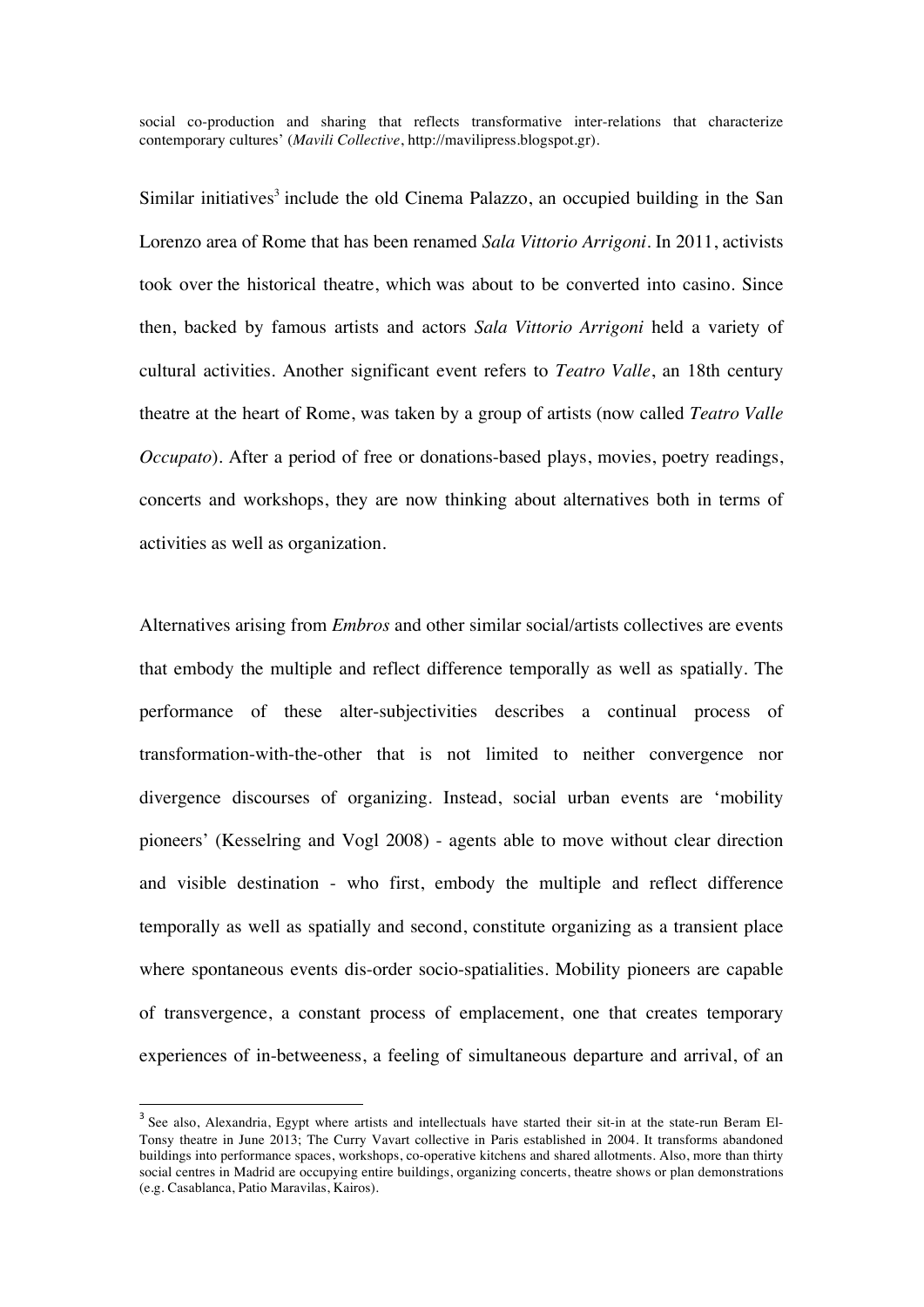immanent and eminent transformation; a trans-subjectivity that enacts and performs liminal events, like the one we discuss here.

Events of liminality<sup>4</sup> (Van Gennep, 1960; Turner, 1969), like *Embros,* provide the time/space to experience the loss of the old before embracing the new; a quality that largely depends upon the capacity to envisage what comes next (Van Gennep, 1960). This capacity to visualize a possible future is an invitation to consider the precarious state of being in-between or in limbo (Mayrhofer and Iellatchitch, 2005; Ibarra, 2005; Beech, 2010). This state denotes the 'blurriness of transformation and the acute consciousness of status on either side of it' (Cohen, 1994:127). Transformation relations in liminal contexts presuppose transvergent conditions that instantiate structures of possibility: continuous emergence of entirely new fields, expanding to include the other, a continuous emergence that remains secured by facilitating ephemeral and fluid forms of organizing, modes that embrace mobility as their guiding principle:

Experiences of mobility are related to changing elements of experience – a transformation in both material and social terms: through a mobile body of agents who inhabit space before they adjourn only to reform again as different groups in another place within the city in the future. These processes of re-assembling constitute 'happenings' (Kaprow 1959) that are not attached to a specific space rather they

<sup>&#</sup>x27;[*Embros*] is not a proposition of a "better" model of production and management but is a proposition of re-thinking, responding and re-making. This model emerges from the current lacks and shortfalls of our system and attempts to interrogate the global changing landscape at this moment in time. We challenge our own limits and understanding and we propose and operate this space as a constantly reevaluated model by both ourselves and the public – an open system that might offer the potential to rethink relations between people and possible roles for art in society… Mavili Collective is committed to producing nomadic, autonomous collective cultural zones that appear and disappear beyond the logics of the market' (O'Reilly 2011).

 <sup>4</sup> From *limen,* Latin word for threshold (Turner, 1969).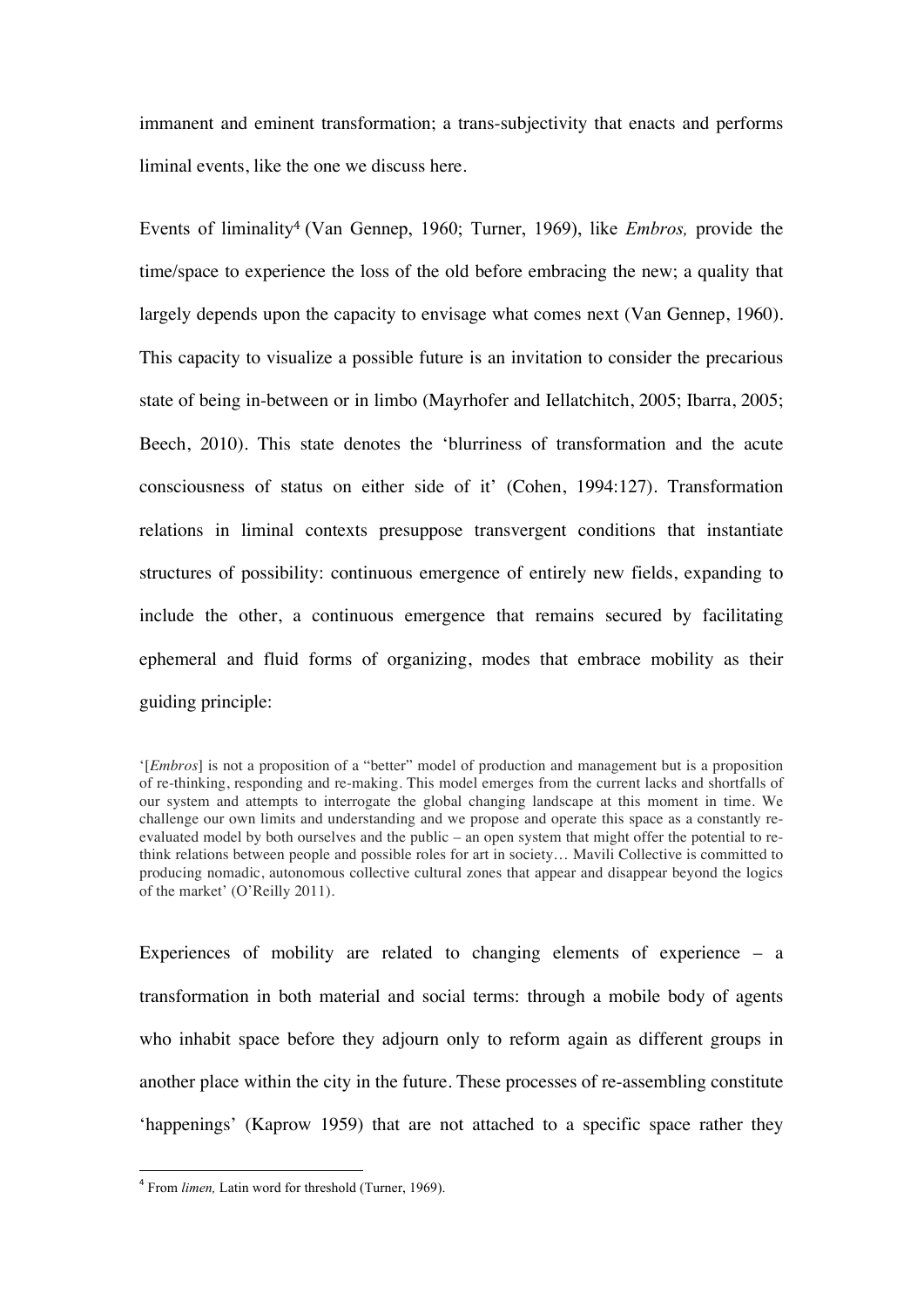emerge through movement and collaborative engagements with other actors, activities or spaces. Space thus is not considered a container, a Euclidean fixed space, but a socio-spatial dialectic (Soja 1996) that mobilizes geographical imagination towards more heterogeneous places produced via creative engagement.

Consequently, our mobilities describe a passage from de-territorialization to reterritorialization that is actually evidence of the importance of both moorings and mobilities, a process that allows for meaningful encounters that create engaging places; 'it is the dialectics of mobility/moorings that produces social complexity' (Urry 2003, 126) and, as we will explain in the following section, transvergent social interactions during urban social practices. *Embros* takes place in the vacuoles of the organised, social and political realm co-constituting transvergent collectivities. These transvergent collectivities as multiple, liquid, open and multimodal assemblages in motion have the potential of moving from trans- to allo-, the Other, enacting temporary yet transformative assembling of trans-subjectivities.

# **Discussion**

While mobile urban practices assemble temporary, emergent, fluid and mobile encounters, they constantly transform their membership, subjectivities and urban practice. And because of this, they cannot be studied as bounded organizations or networks but as 'a point of exile' (Badiou 2000, 84), territories the fragility of which, produces immanent patterns of becoming (DeLanda 2006). The fixed and the rigid become liquid, as they attain a different materiality one which is constituted by movement. Movement of assemblages (artists, residents, activists, audiences, visitors) is responsible for temporarily constituting a new territory that has unexpected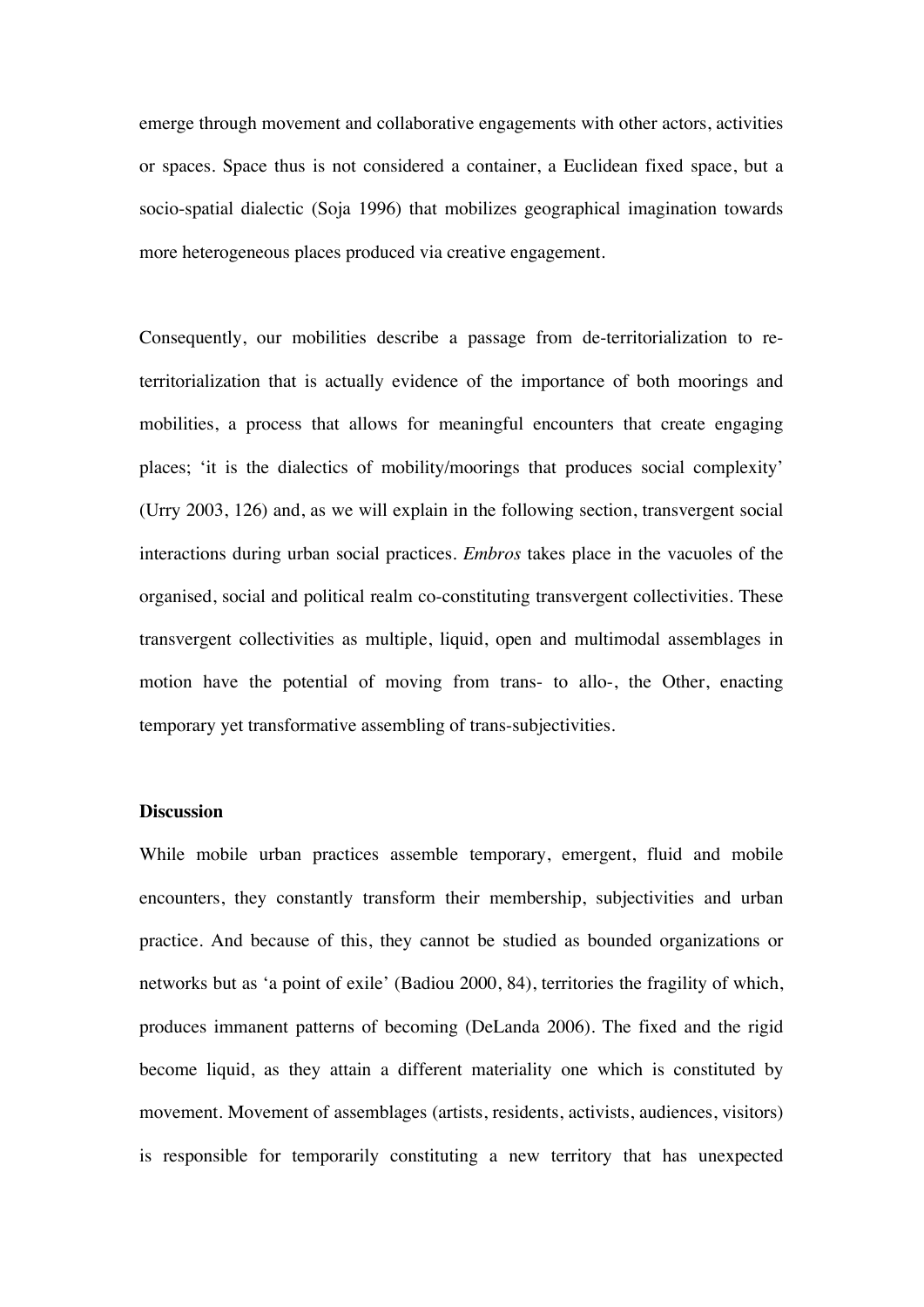qualities. The potential of this urban social event therefore to enact multiplicitous encounters invites dis-continual epistemology of embodied de-territorializing and reterritorializing. The networked relationships are a crucial feature creating new systems of interaction, feedback loops and mediated settings for social interaction.

Differential embedding of the assemblages' activities (even its deployment in this very paper) co-constitutes innovative points of contact and exchange among seemingly diverse and heterogeneous communities which, instead of leading to a synthesis, initiate possibilities for future engagements, a chain of subsequent entanglements. During such social urban events, there is a dis-continual process of assembling that expands these communities and their territories to include liquid transformative collaborations that may lead to transvergent organizational forms. Table 2 below outlines the properties of transvergent organizational forms and, borrowing from Novak's artistic work, visually represents these forms.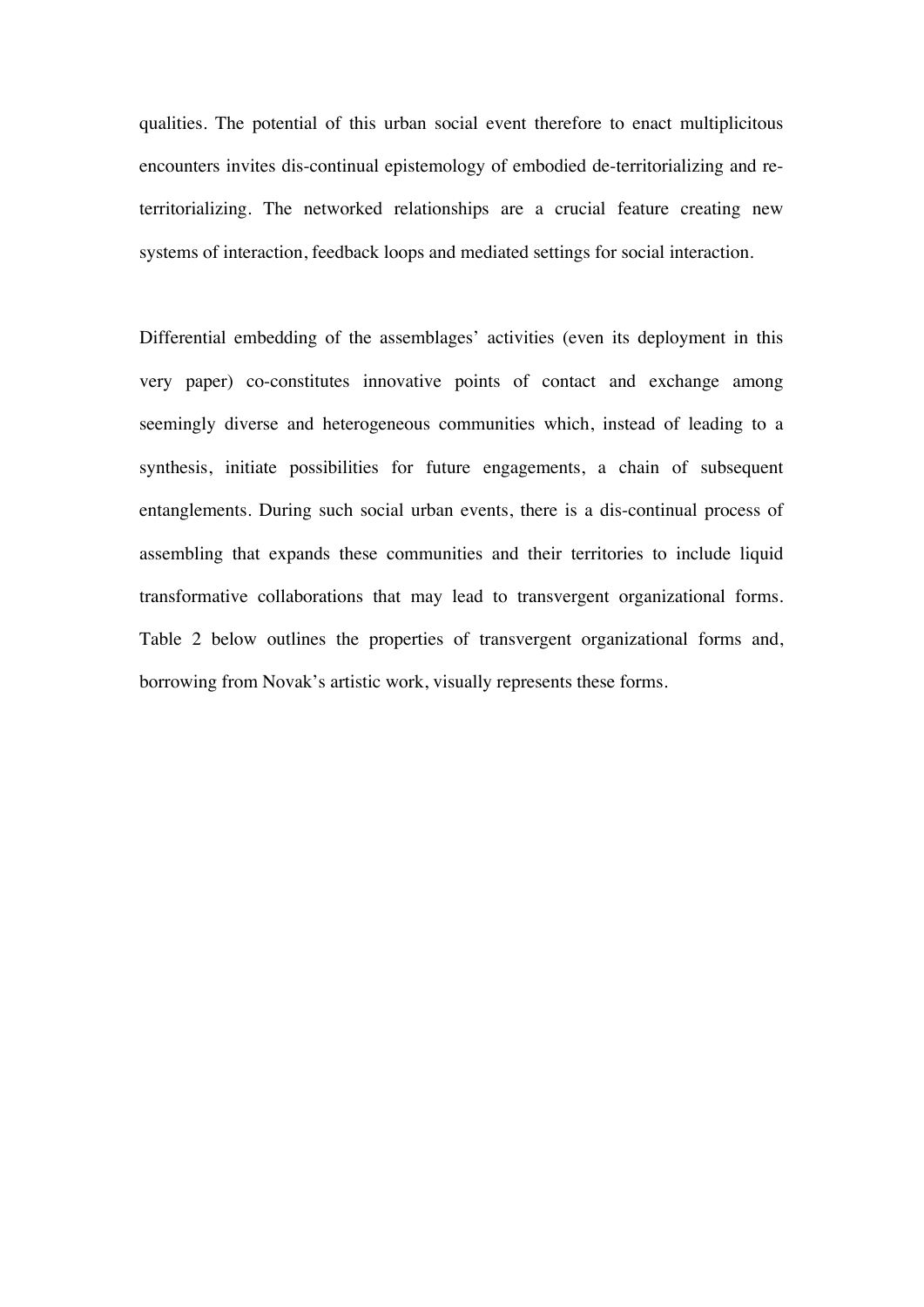

**Table 2:** *Making the Invisible Visible***. Adapted from Transarchitectures (Marcos Novak, 2002). Google Images, accessed 9th of July 2011.**

Hence *Embros'* assembling is: a) distributed in a differential way for different social groups and urban communities and b) results to specific territorial configurations. These configurations or mobility patterns become possible through temporary emplacements and multiple belongings. The experience of multiple and intertwined mobilities becomes very important as the driving force behind a transformative reassembling process. This is because simultaneous participation in diverse sociocultural and political communities and temporary entanglement with fluid multiplicities and singularities is what makes transvergent territories visible and what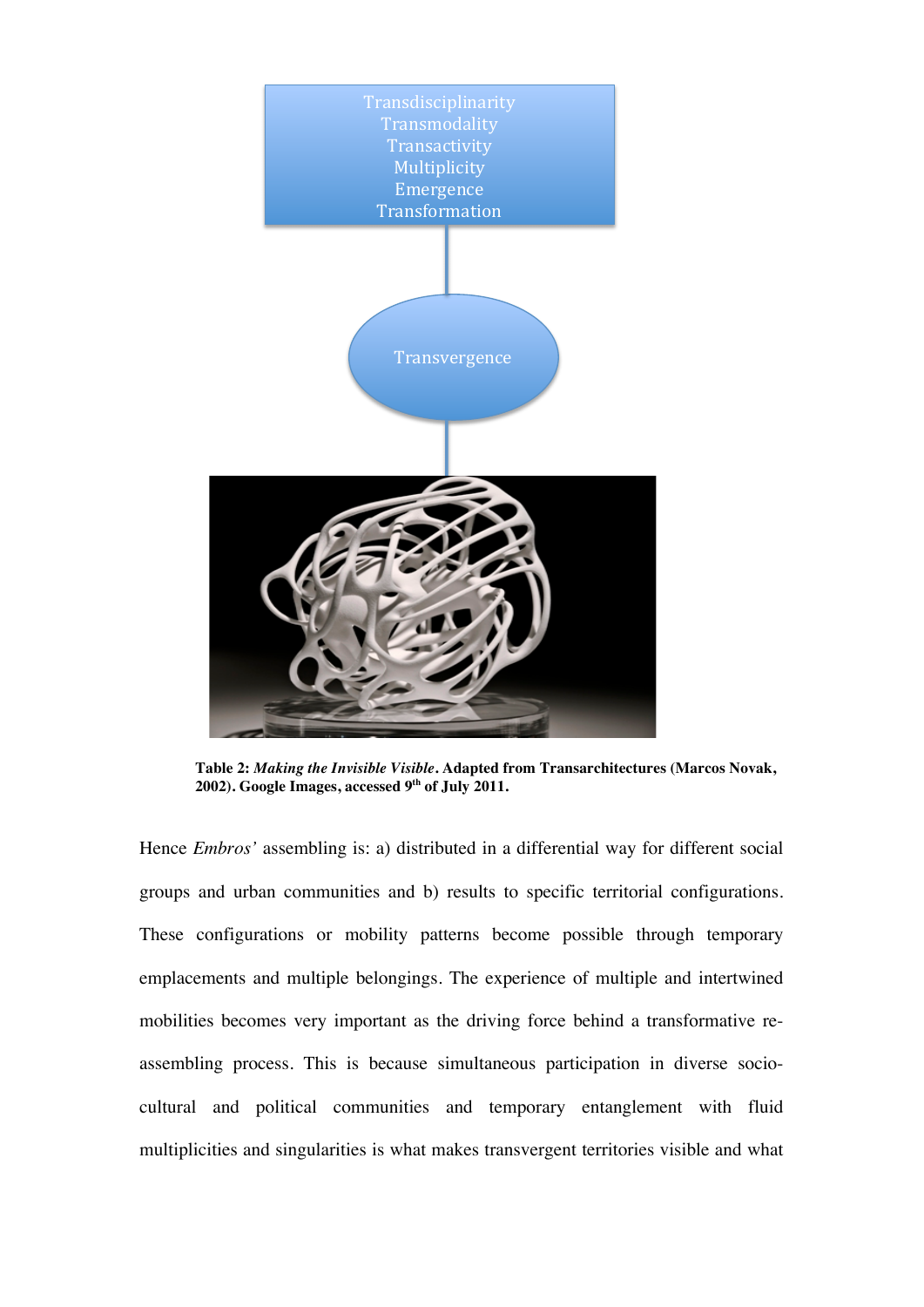creates new organizational potentialities. These organizational potentialities would signify exodus and invention; in particular, both convergence and divergence approaches/disciplines are restrictive paradigms if transformation in social relations is sought out. Instead transvergent forms entail autonomous, open/participative, nomadic, multimodal, collective, emergent and performative liminal spaces where innovative practices assemble formal or informal communities and more importantly re-organize socio-spatial relations for a cultural foundation that gives place back to the public. Table 3 below summarizes these inter-relationships that link mobility and transvergence through a process of assembling and re-assembling relations.

Transvergent formations are thus embedded not in one but in multiple assembling processes; some of these come together in a concrete urban void, like the *Embros* site. However, for this 'void' to remain transvergent, it has to remain open to flows of people, difference and new assemblages that may emerge during the process. Reassembling indicates a cycle of de/re-territorialization in a given urban space. Mobile socio-spatial relations constantly transform space into a liminal, 'in-between place' that reinforces creative engagement, artistic improvisation, emergence of new assemblages and practice breakthroughs.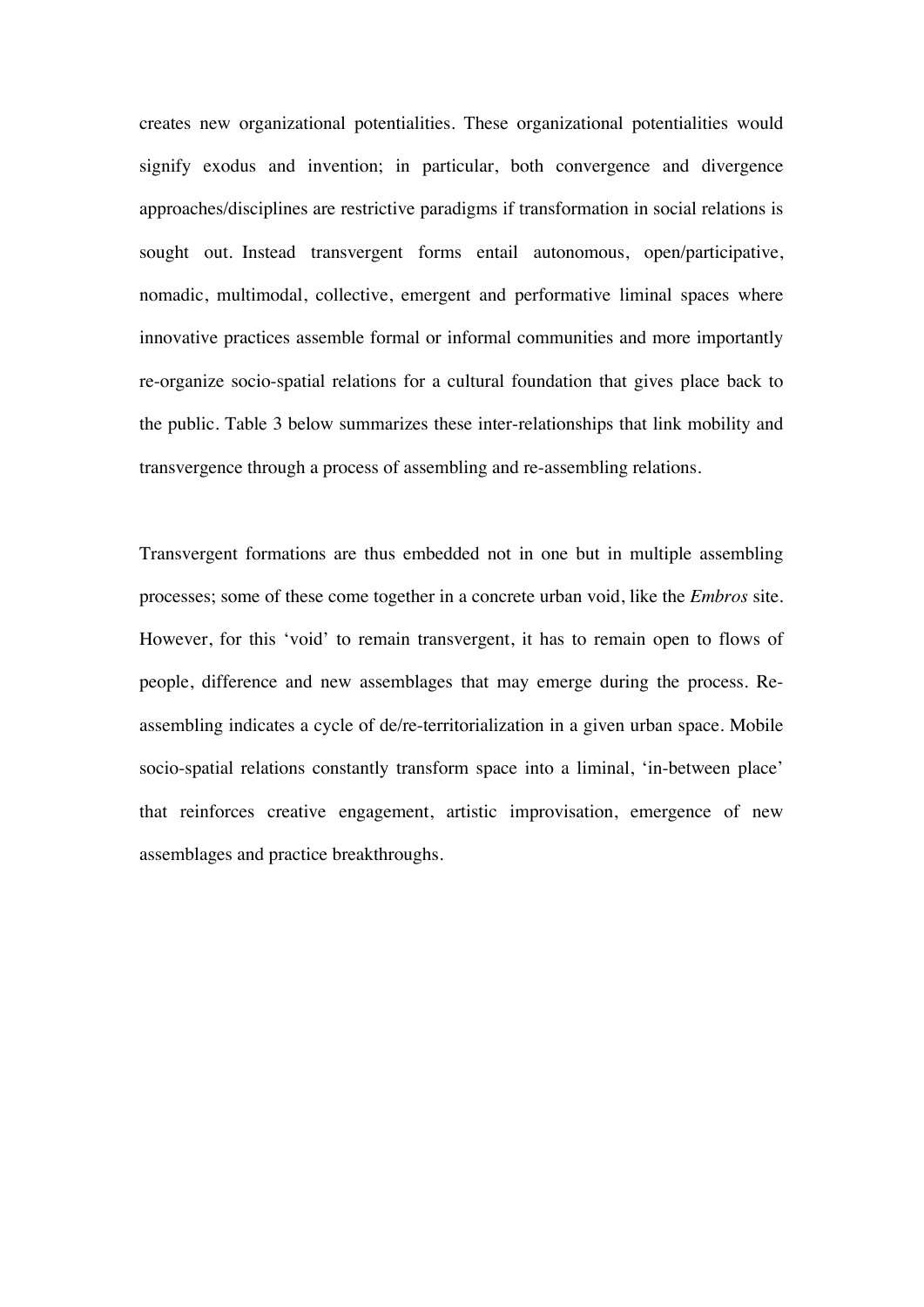

**Table 3: Mobility and Transvergent Organizing** 

# **Concluding Remarks**

In this paper, we examined the possibility that something substantial can be made from things that are invisible or hardly visible. Similarly to Derrida's quest which seeks to examine what lies beyond sight, we want to describe the 'ghosts' of organization studies, void spaces or moments of border-crossing: 'To see sight or vision or visibility, to see beyond what is visible, is not merely "to have a vision" in the usual sense of the word, but to see beyond-sight, to see-sight-beyond-sight' (Derrida 2004, 75). We looked for living cities within these voids, seek for urban encounters that are 'meetings, or collisions between two [or more] fields of force,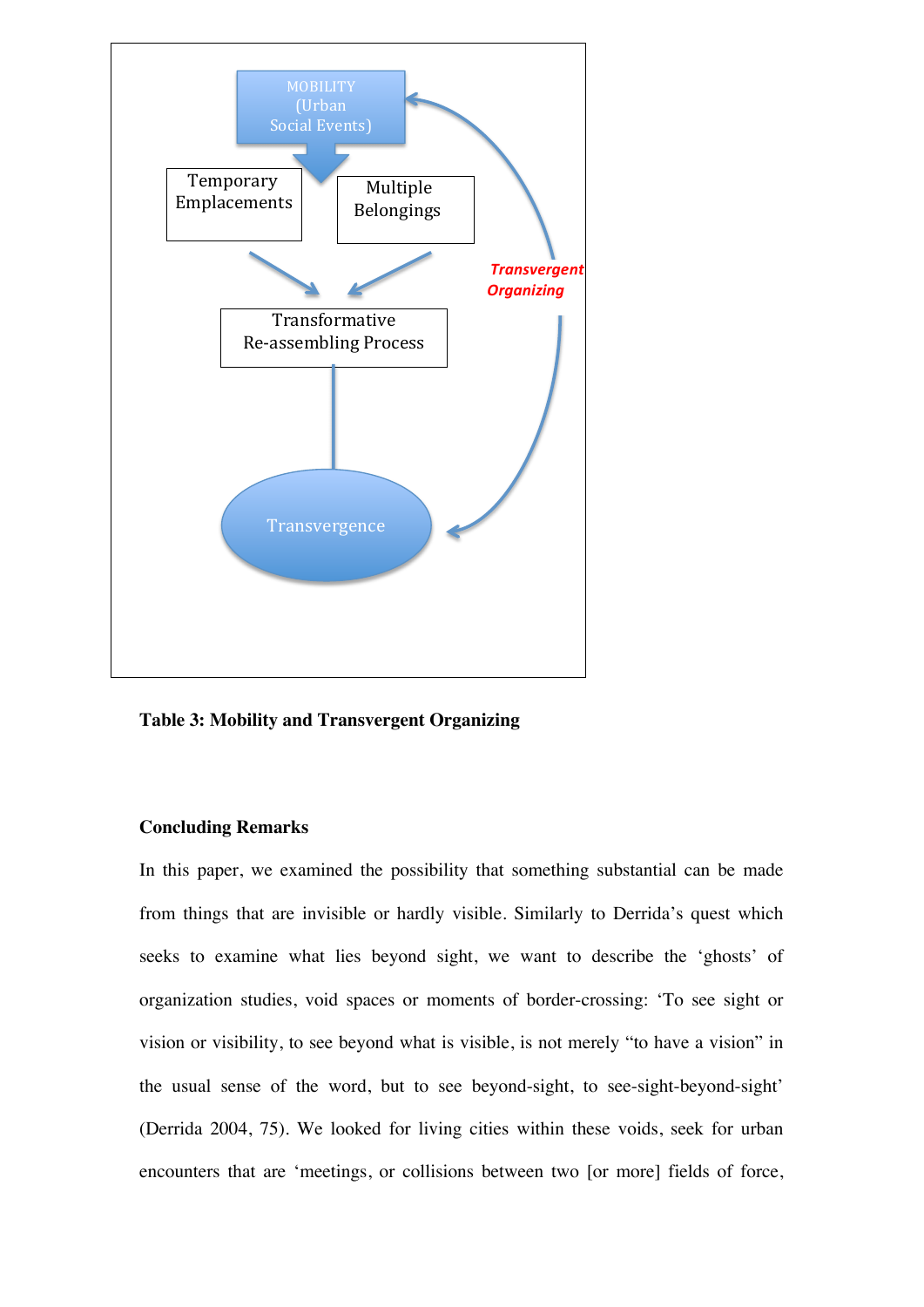transitory but ultimately transformative...moments of production' (O'Sullivan 2006, 21). These encounters we proposed, invite transvergent forms of organizing which also mirror conditions of flux, unpredictability and liminality. The latter, a concept largely overlooked in the field of organization studies, can be further explored in future studies particularly with regard to territorial organization of urban social events and socio-spatial assembling processes.

Indeed, urban social events as places of inherent mobility can enrich our understanding of organizing and interrelating in increasingly liminal environments. We proposed another way to theorize relationships in these environments encouraging approaches that account for unbounded and ephemeral assembling. We did not counter-argue modernist and postmodernist considerations on assemblage (Deleuze, DeLanda, Latour); we only shifted the focus towards temporary and mobile assembling in order to capture the complex process of assemblage transformation. This cyclical de/re-territorialization process is achieved not only due to the inherent mobility of these permeable assemblages but also due to the performative aspects of assembling.

Accordingly, we encourage future work on these performative aspects that is, what it does and how it functions across space and time, rather than what it means. Performative assembling here refers largely to the political potential that such creative encounters instantiate by opening up new lines of communication and participation. They purport a certain creative and affective modality established upon the desire for emancipation and self-determination enabled by active participation and reciprocal communication. We suggest that future work could depart from what is commonly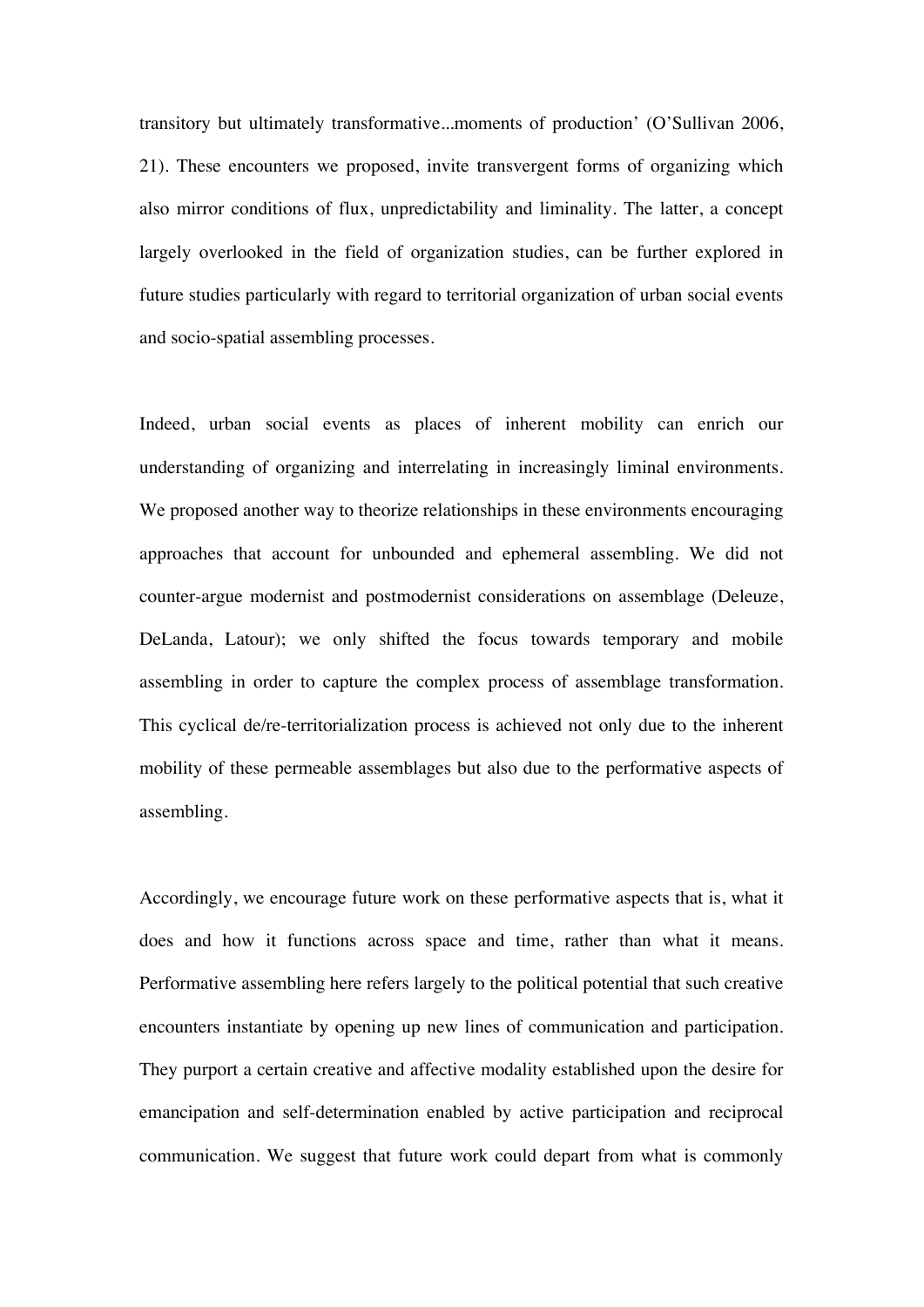understood as a typical political platform: If what is required is 'a politics of belonging instead of a politics of identity, of correlated emergence instead of separate domains of interest attracting each other or colliding in predictable ways [...] a pragmatic politics of the in-between' (Massumi 2002, 223), then it is clear how the study of performative assembling could help contribute to such a politics.

We proposed that social urban events are temporary territories, which create opportunities for spatial and social transvergence. Multitudes (human and nonhuman) are moving in space and temporarily occupy transvergent territories and trans-identities. Due to their liminal condition, they achieve temporary emplacements and multiple belongings and in effect, trans-form practice and constitutes them as novel sites of collaboration: through creative interactions with the urban landscape and formation of temporary assemblages within urban communities, they inhabit voids and transform the routes and modes of established social relations.

'Places, bodies, face-to-face networks, social histories, and the messiness of offline politics continue to matter, as exemplified by the resonance of the physical occupations themselves' (Juris 2012, 260). Although the paper made no direct reference to this, it is clear, however, that new media influence how urban social events in general, organize and evolve. 'Spatially dispersed yet coordinated, fluid collections of wirelessly interconnecting individuals – perhaps assembled, from the beginning, in cyberspace rather than at any physical location – are becoming a crucial fact of urban life' (Mitchell 2003, 161). Technologies of both very hard, material quality as well as the virtual layers of these are being inserted into urban sites creating new opportunities for re-thinking relationships between flows and fixity, local and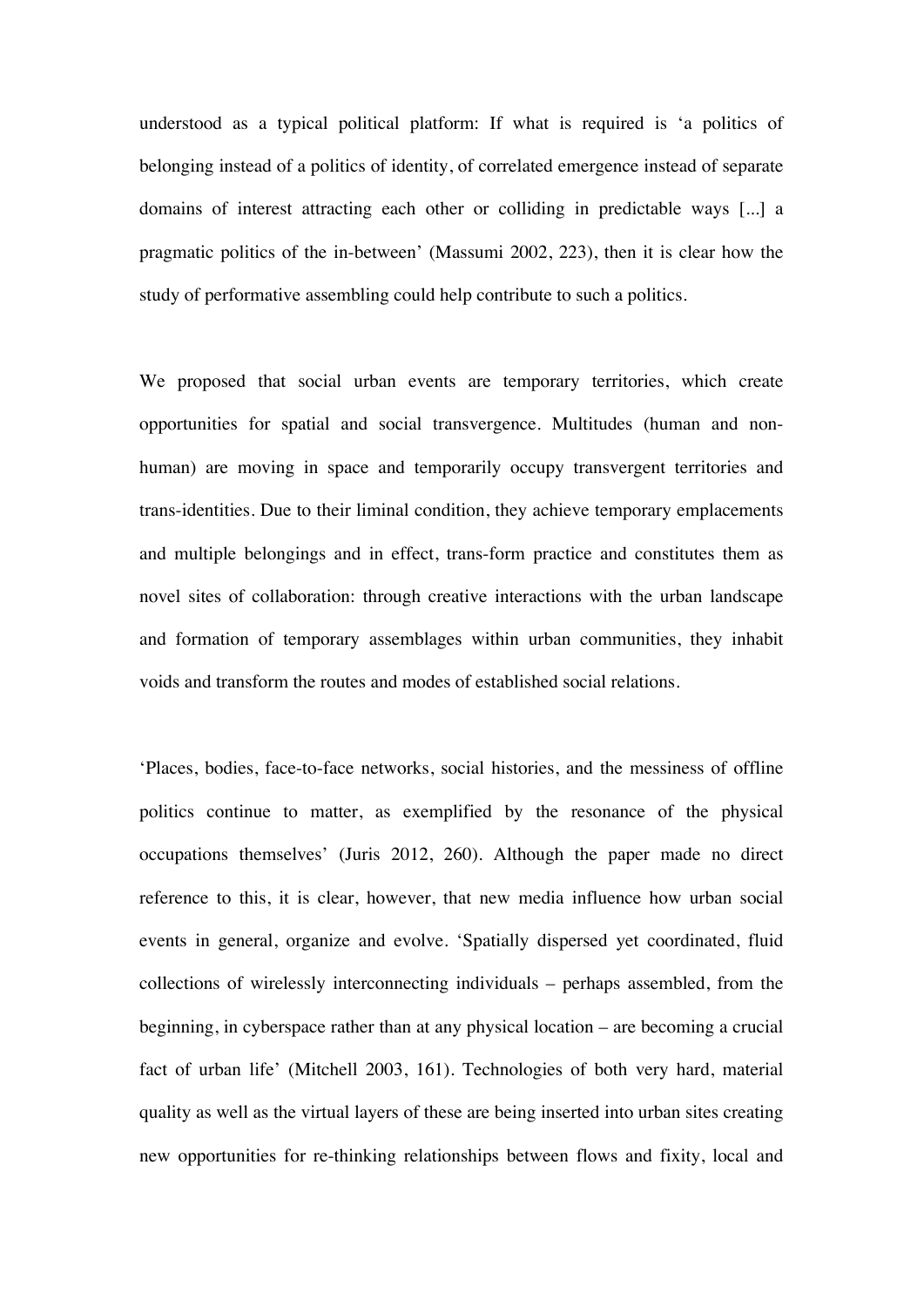global, and human agency and technological artifacts. Distributed virtual-corporeal assemblages provide new dimensions towards a different configuration, circulation and activation of organizational spaces - interacting subjectivities that are transformed, signifying links with a more technological ontological condition.

Rather than reproducing an established dichotomy between the material and the virtual, we propose that the intra-related subjectivities of virtual-physical entanglements are a crucial feature in creating new systems of interaction, feedback loops and mediated settings for social interaction. This is a really important issue that future work could explore further when focusing on entangled (virtual) mobilities and the organization of transvergent environments. Yet, recognizing the different processes involved in a virtual-corporeal assembling, we propose that future studies can also reflect upon the different territories that emerge due to the qualitatively different territorial configurations of virtual and/or corporeal assembling.

Through the discussion of *Embros,* we made visible the immanent potentialities of urban social events and discussed them as places of engagement and social transformation. Heterogeneity and dis-ordering strategies result in distinctive patterns of mobility-immobility that characterize (con-) temporary communities and the social events that they constitute. They are rhizomatic formations which allow assemblages to remain fluid, organic, a-centered and able to form linkages (canals) with other social formations or new assemblages and in the future, new transformative events. Hence, involvement with the unexpected and the unpredictable constitutes places of dialogical performance that allow participants to challenge pre-existing bounded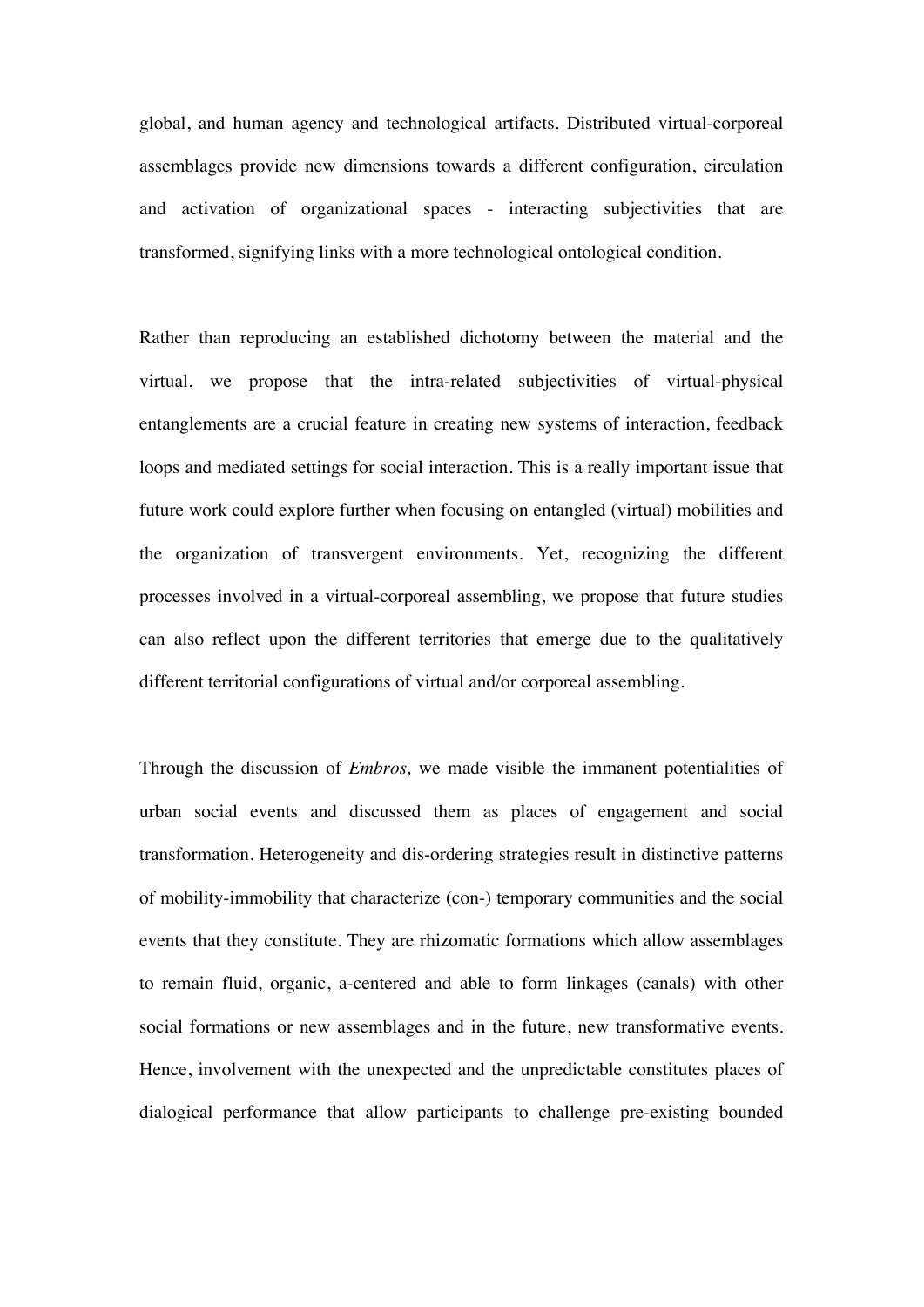identities and the power relations that they entail, constructing new creative practice territories (Daskalaki and Mould 2013).

To conclude, by focusing on territories of creative engagement, we discussed mobility in relation to the urban assemblages that co-constitute what we called, social urban events, self-organized territories of creative collaborative engagement. Conversing predominantly with an urban studies discourse, we illustrated how mobility constitutes creative collaborations that do not result in bounded subcultural phenomena but to new constellations which constantly expand to include the other (the different, the invisible, the outsider). Urban social events, enabled by conditions of mobility, constitute platforms for organizing emergent social relations, whose constant re-configuring between agents, structures, practices, discourses and sociotechnical systems introduces what could become a transvergent theory of organizing.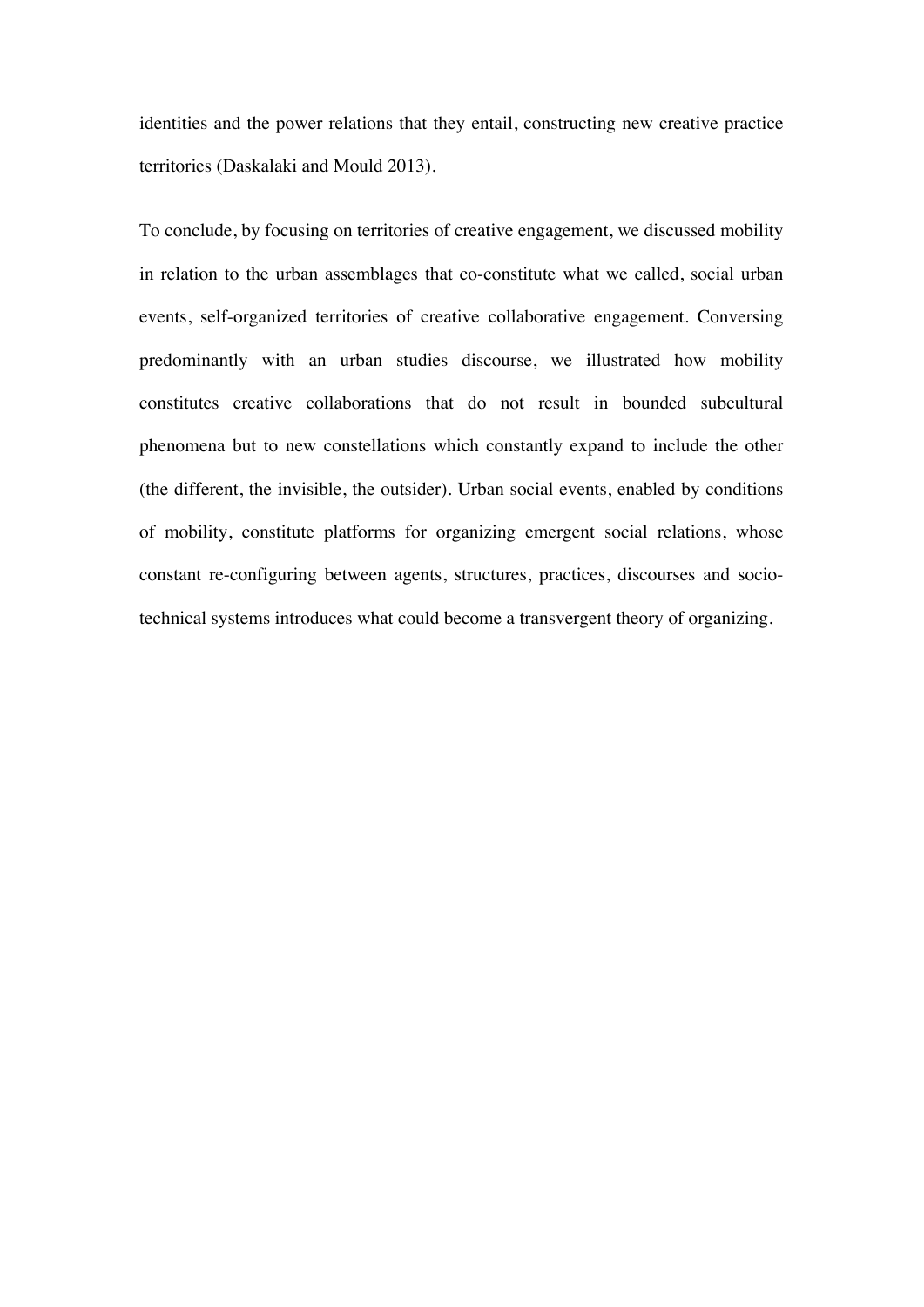## **References**

Adey, Peter, and Paul Bevan. 2004. "Connected Mobility?". Paper prepared for Alternative Mobilities Conference: held at Lancaster University, January

Amin, Ash, and Nigel, Thrift. 2002. *Cities: Reimagining the Urban*. Cambridge: Polity.

Augé, Marc. 1995. *Non-places: Introduction to an anthropology of supermodernity.*  London: Verso.

Badiou, Alain. 2000. *Deleuze: The Clamor of Being*. Minneapolis and London: University of Minnesota Press.

Badiou, Alain. 2005. *Being and Event.* London: Continuum.

Badiou, Alain. 2012. *The Rebirth of History: Times of Riots and Uprisings.* London: Verso.

Barad, Karen. 2001. "*Re(con)figuring Space, Time, and Matter*". In *Feminist Locations: Global and Local, Theory and Practice*, ed. Marianne DeKoven, 75–109. New Brunswick, N.J.: Rutgers University Press.

Barad, Karen. 2007. *Meeting the Universe Half Way: Quantum Physics and the Entanglement of Matter and Meaning.* Durham: Duke University Press.

Bloch, Ernst. 1986. *The Principle of Hope*. MIT Press.

Borden, Iain. 2001. *Skateboarding, Space and the City: Architecture and the Body*. Oxford: Berg.

Beach, Nic. 2011. Liminality and the practices of identity reconstruction. *Human Relations,* 64 (2): 285-302.

Cohen, Robin. 1994. *Frontiers of identity: The British and the Others,* Longman sociology series. London: Longman.

Cresswell, Tim. 2006. *On the Move. Mobility in the Modern Western World*. London: Routledge.

DeLanda, Manuel 2006. *A New Philosophy of Society*. London: Continuum.

Daskalaki Maria, Alexandra Stara and Miguel Imas. 2008. "The 'Parkour Organisation': Inhabitation of Corporate Spaces". *Culture and Organization* 14, 1: 49 – 64

Daskalaki, Maria, and Oli Mould. 2013. "Beyond Urban Subcultures: Urban Subversions as Rhizomatic Social Formations." *International Journal of Urban and Regional Research.* 37(1): 1–18.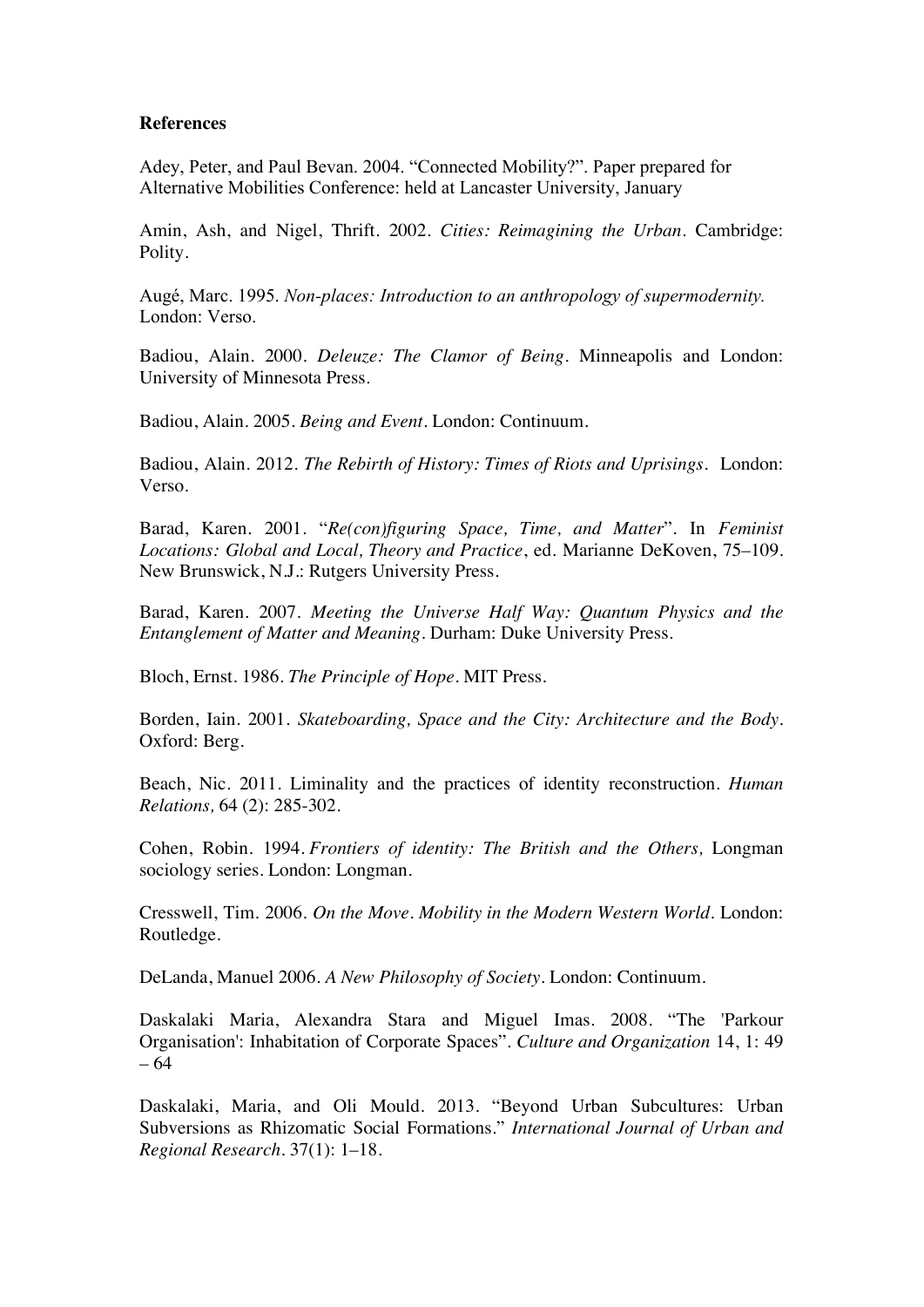Derrida, Jacques. 2004. (1979) 'Living on' In Deconstruction and Criticism. Harold Bloom, Paul de Man, Jacques Derrida, Geoffrey H. Hartman, J. Hillis Miller, (Eds), pp. 62- 142. London and New York: Continuum.

Doel, Marcus. 1999. *Poststructuralist Geographies: The Diabolical Art of Spatial Science.* Rowman and Littlefield, Lanham.

Deleuze, Giles, and Felix Guattari. 1987. *A Thousand Plateaus: Capitalism and Schizophrenia.* Minneapolis, MN: University of Minnesota Press.

Garrett, Bradley. 2010. 'Urban Explorers: Quests for Myth, Mystery and Meaning'. *Geography Compass*, 4 (6): 1448–1461.

Gibson-Graham, Julie Kathy. 1997. *"Postmodern Becomings: From the Space of Form to the Space of Potentiality*". In *Space and Social Theory: Interpreting Modernity and Postmodernity*, edited by Georges Benko and Ulf Strohmayer, 306- 323. Oxford: Blackwell Publishers.

Gupta, Vipin and Jifu Wang. 2004. "The Transvergence Proposition Under Globalization: Looking Beyond Convergence, Divergence and Crossvergence". *Multinational Business Review,* 12 (2): 37-57.

Harvey, David. 1989. *The Urban Experience*. The Johns Hopkins University Press.

Harvey, David. 2009. *Cosmopolitanism and the Geographies of Freedom* New York: Columbia University Press.

Hardt, Michael, and Antonio Negri. 2011. *Commonwealth*. Cambridge: Belknap.

Jensen, Ole. 2006. "Facework, Flow and the City. Simmel, Goffman and Mobility in the Contemporary City". *Mobilities* 2 (2): 143-165

Jensen, Ole. 2009 "Flows of Meaning, Cultures of Movements – Urban Mobility as Meaningful Everyday Life Practice". *Mobilities* 4 (1): 139-158.

Juris, Jeffrey. 2012. "Reflections on #Occupy Everywhere: Social media, public space, and emerging logics of aggregation", *American Ethnologist*, 39 (2): 259-279.

Ibarra, Herminia. 2005. Identity transitions: Possible selves, liminality and the dynamics of career change. *Working Paper Series,* INSEAD, 2005/51/OB

Kaprow, Alan. 1959. *18 Happenings in 6 Parts*. Germany: Seidi Hauser & Wirth.

Kesselring, Sven, and Gerlinde, Vogl. (2008). "Networks, Scapes and Flows – Mobility Pioneers between First and Second Modernity", in Tracing Mobilities: Towards a cosmopolitan perspective in mobility research, edited by Canzler, Weert, Vincent Kaufmann, Sven Kesselring, 163 – 180. Aldershot, Burlington: Ashgate.

Latour, Bruno. 2005. *Reassembling the Social: An Introduction to Actor-Network-Theory*. Oxford: Oxford University Press.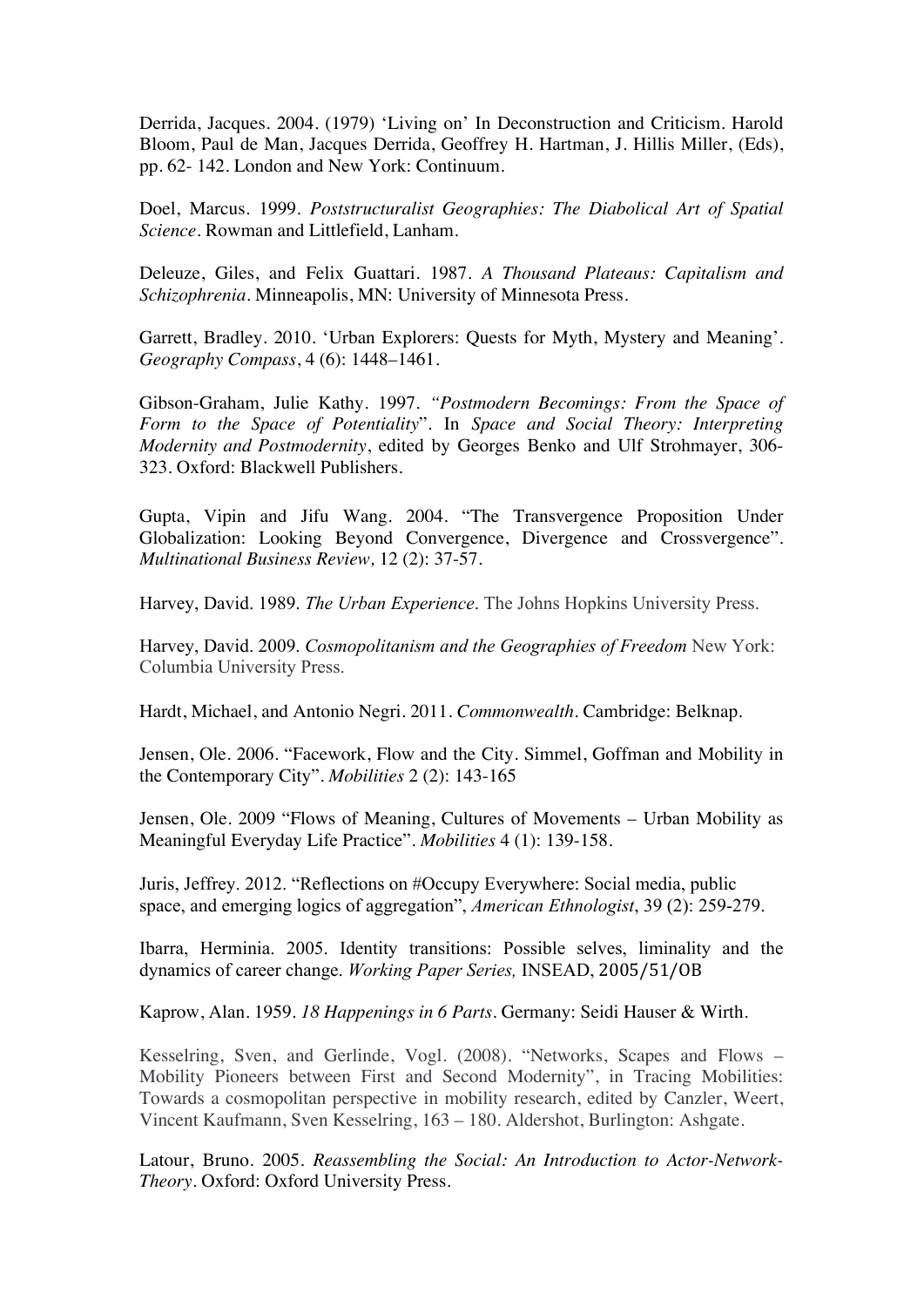Mar, Phillip, and Kay, Anderson. 2012. "Urban Curating: The ''Interspaces'' of Art Collaboration in Western Sydney". *Space and Culture*, 15(4): 1-14

Massey, Doreen. 2005. *For Space*. London: Sage.

Massey, Doreen. 2007. *World City*. Cambridge: Polity Press.

Massumi, Brian. 2002. "*Navigating moments*". In *Hope: New Philosophies for Change*, ed. M. Zournazi, 210–244. New York: Routledge.

*Mavili Collective*, http://mavilipress.blogspot.gr, accessed in June 2012

Mould, Oli. 2009. 'Parkour, the City, the Event'. *Environment and Planning D: Society and Space* 27(4): 738 – 750.

Mitchell, D. 1995. "The End of Public Space? People's Park, Definitions of the Public and Democracy". *Annals of the Association of American Geographers,* 85 (1): 108 - 133.

Murdoch, Jonathan. 2006. *Post-Structuralist Geography*. London: Sage.

Novak, Marcos. 1992. Liquid Architectures of Cyberspace, *Cyberspace: First Steps*, edited by Michael Benedikt. Cambridge, MA: The MIT Press 31-47.

Novak, Marcos 1999. *Avatarchitectures: Fashioning Vishnu after Spacetime*, From Energy to Information, Stanford University Press, Palo Alto, California.

Novak, Marcos. 2001. Marcos Novak Interview. Interview by Alessandro Ludovico. http://www.neural.it/english/marcosnovak.htm, accessed 10/1/2004.

Novak, Marcos. 2002. "Speciation, Transvergence, Allogenesis Notes on the Production of the Alien", in *Reflexive Architecture*, edited by Spiller N., 64-71. London: Wiley Academy.

Novak, Marcos. 2004. Interview with M. Novak. *The World Technology Network*, http://www.wtn.net/2004/bio212.html, accessed in February 2012.

O'Reilly, Katherine. 2011. **"**Occupation as cultural intervention: The Mavili Collective".

http://kaiteoreilly.wordpress.com/2011/11/11/occupation-as-cultural-intervention-themavili-collective/), accessed in April 2012.

O'Sullivan, Simon. 2006. *Art Encounters Deleuze and Guattari: Thought Beyond Representation*, London: Palgrave.

Lassen, Claus. 2006. "Work and Aeromobility", *Environment and Planning A* 38(2): 301-312.

Law, John. 2006. "Disaster in Agriculture, or Foot and Mouth Mobilities",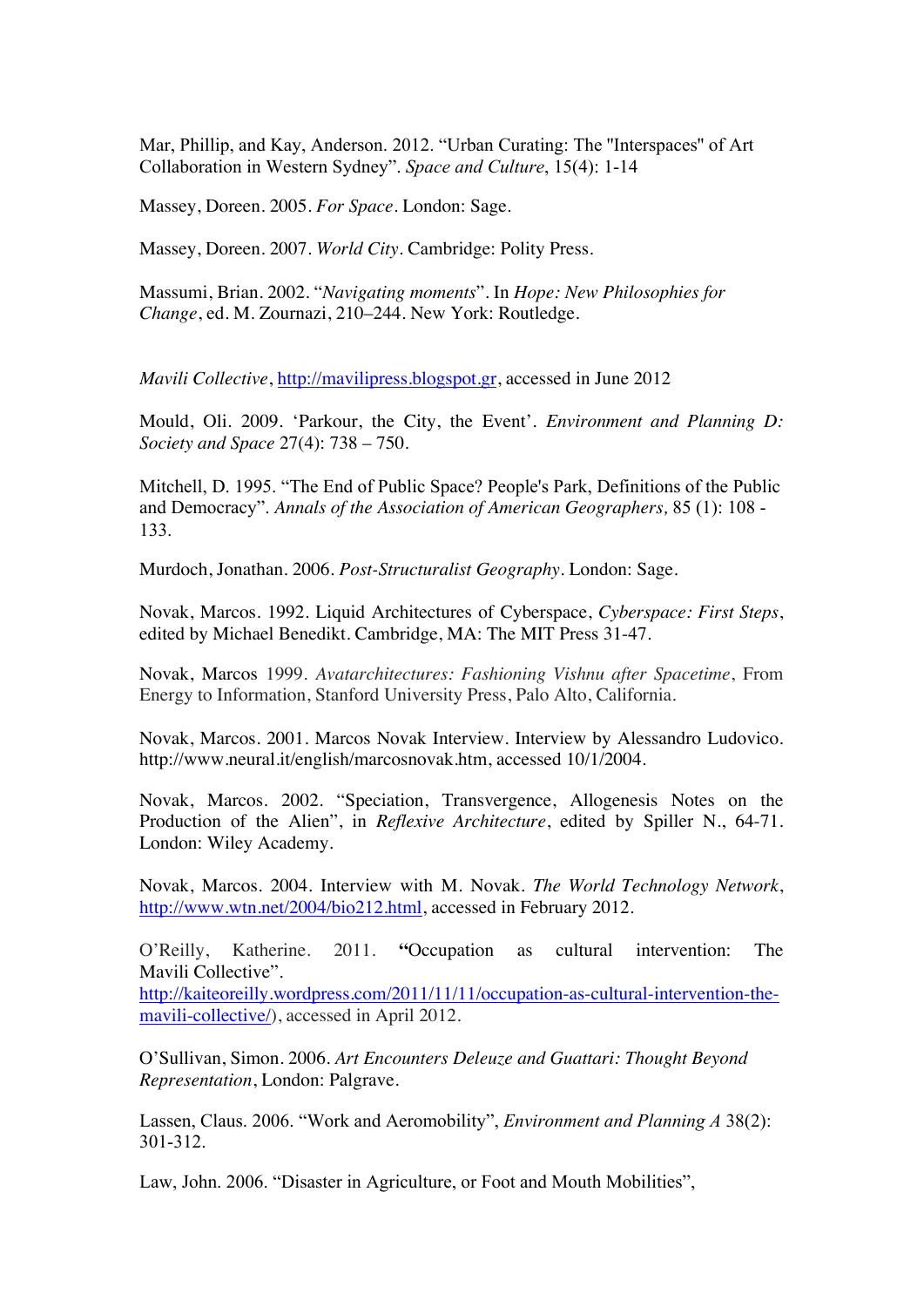*Environment and Planning* A, 38: 227-239.

Marcus, GE, and Saka E. 2006. Assemblage. *Theory, Culture and Society* 23 (2–3): 101–109.

Mayrhofer, Wolfgang. and Alexandre Iellatchitch. 2005. Rites, right? The value of rites de passage for dealing with today's career transitions. *Career Development International,* 10 (1), 52-66.

McCann, Eugene. 2011. 'Urban policy mobilities and global circuits of knowledge: Toward a Research Agenda'. *Annals of the Association of American Geographers* 101 (1): 107- 130.

McFarlane, Colin. 2011. 'Cosmopolitanism's Geographies: A Review of David Harvey's Cosmopolitanism and the Geographies of Freedom. Review Essay for Symposium'. *Dialogues in Human Geography* 1 (1): 107-110.

*Residents and Workers of Psirri*, http://psyrri.blogspot.gr, accessed in January 2013.

Ruppert, E. 2006. "Rights to Public Space: Regulatory Reconfigurations of Liberty", *Urban Geography*, 27(3): 271-292.

Saville, Stephen. 2008. "Playing with Fear: Parkour and the mobility of emotion". *Social and Cultural Geography* 9(8): 891 – 914.

Sassen, Saskia. 2006. *Territory, Authority, Rights: From Medieval to Global Assemblages.* Princeton: Princeton University Press.

Sennett, Richard. 1994. *Flesh and Stone: The Body And The City In Western Civilization*. Norton

Soja, Edward. 1996. *Thirdspace: Journeys to Los Angeles and Other Real-andimagined Places*. London, Blackwell.

Thrift, Nigel. 1996. *Spatial formations*. London: Sage Publications.

Thrift, Nigel. 2008. *Non-representational Theory: Space, Politics, Affect*. London: Routledge.

Tsipos, Michael. 2012. "Times of crisis shake and alert people" http://www.ahk.nl/theaterschool/opleidingen-theater/dasarts-master-of-theatre/blocks- $\overline{\text{contextuals/spring-2012/manolis-tsipos/}}$ , accessed 30<sup>th</sup> of April, 2013.

Turner, Victor. 1969. *The Ritual Process*. London: Routledge and Kegan.

Urry, John. 2003. *Global Complexity,* Oxford: Polity.

Urry, John. 2008. *Mobilities*, Cambridge: Polity.

Van Gennep, A. 1960. *Rites of Passage.* Chicago, IL.: University of Chicago Press.